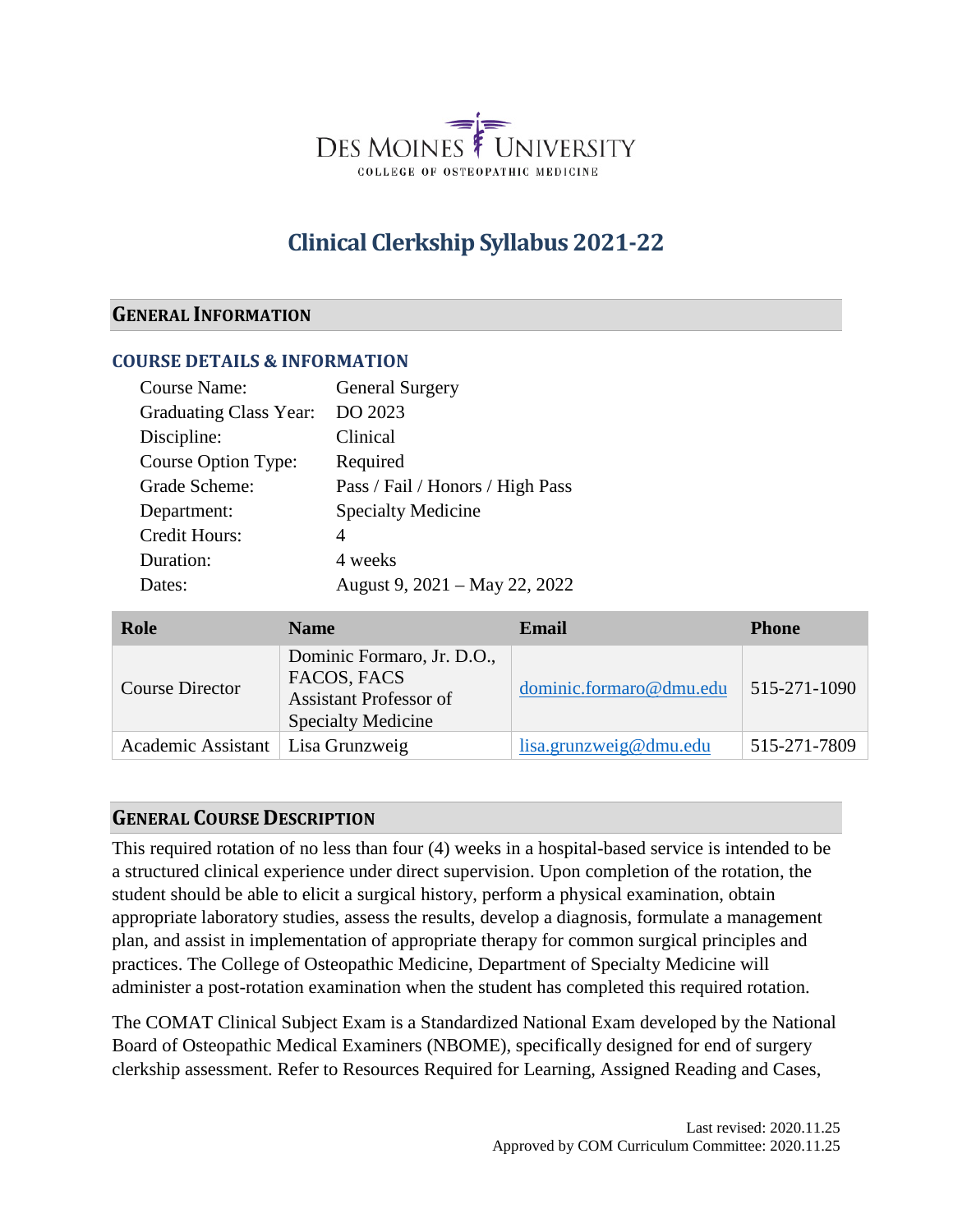and the Assigned Weekly Reading and Cases table under the Student Responsibility section. All online Required WISE-MD Cases and Case Questions must be completed before taking the COMAT exam. Students should access the Surgery Clerkship D2L site for detailed instructions on accessing the cases and uploading reports. It is required that the student meet with their preceptor at the beginning of the rotation to discuss the learning objectives outlined in this document.

**Notes:** Students should understand that even though they have been checked off in a skill, this DOES NOT allow them to perform that skill without supervision by an attending or resident.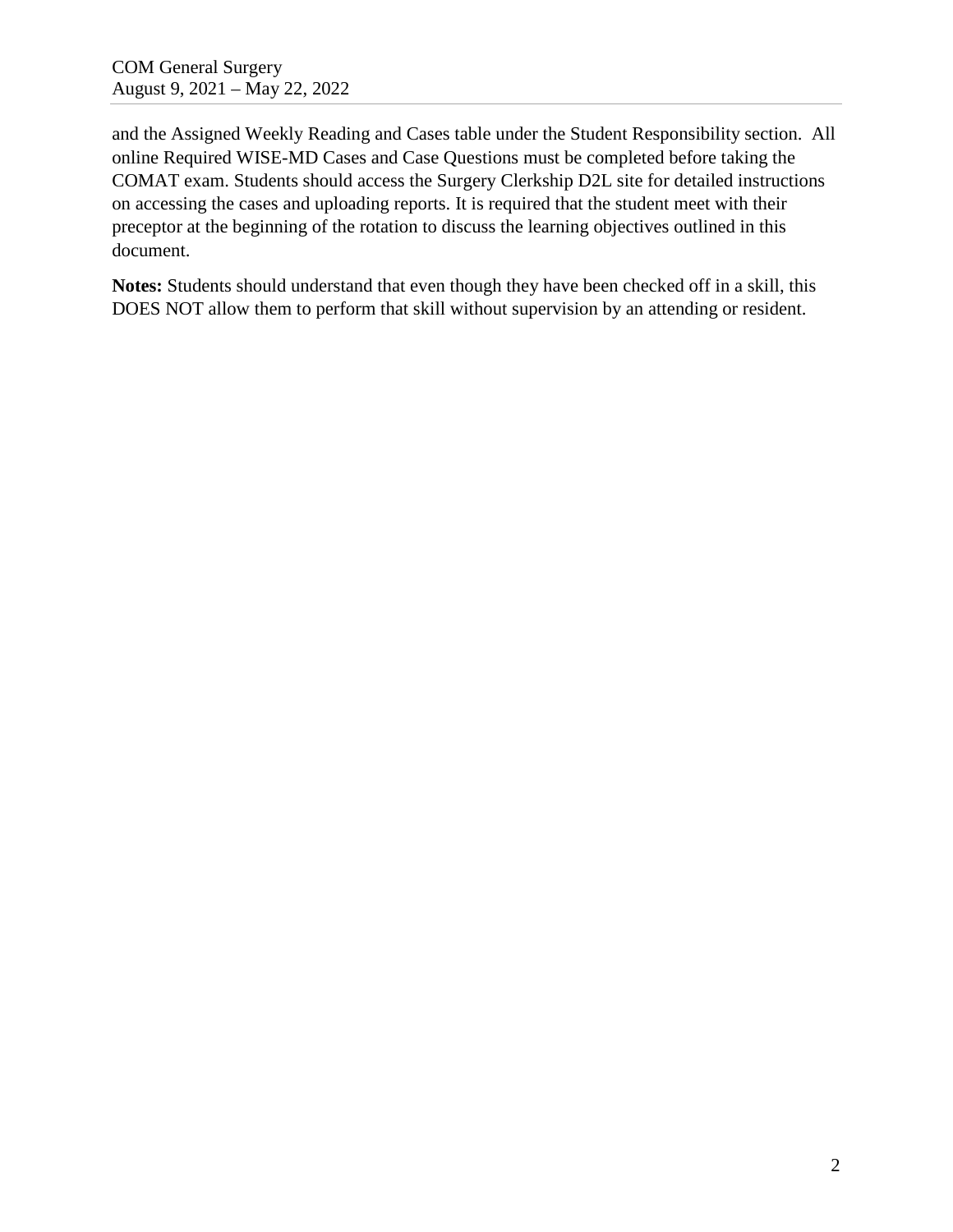# **AOA COMPETENCIES AND COURSE SCHEDULE**

The table below defines each of the seven competency domains set forth by the AOA.

| <b>AOA Core Competencies</b><br><https: core-competencies="" corecompetencyreport2012.pdf?sfvrsn="4" default-source="" docs="" www.aacom.org=""></https:> |                                                                                                                                                                                                                                                                                                                                                     |  |  |  |
|-----------------------------------------------------------------------------------------------------------------------------------------------------------|-----------------------------------------------------------------------------------------------------------------------------------------------------------------------------------------------------------------------------------------------------------------------------------------------------------------------------------------------------|--|--|--|
| I. Osteopathic Principles and<br>Practices                                                                                                                | Students will provide osteopathic care to patients that supports the promotion of health and delivery of<br>compassionate, appropriate, and effective treatment of disease based on patient information and<br>preferences, evidence-based medicine, and clinical judgment.                                                                         |  |  |  |
| II. Medical Knowledge                                                                                                                                     | Students will demonstrate knowledge of established and evolving biomedical, clinical, epidemiological,<br>and psychosocial/behavioral concepts and their application to patient-centered care.                                                                                                                                                      |  |  |  |
| III. Patient Care                                                                                                                                         | Students will demonstrate best practices in the delivery of patient-centered care with respect to data<br>gathering and documentation, determination of differential diagnoses and treatment planning,<br>implementation of clinical procedures, and the provision of clinical services consistent with health<br>promotion and disease prevention. |  |  |  |
| IV. Interpersonal and<br><b>Communication Skills</b>                                                                                                      | Students will demonstrate effective listening, speaking, writing, and nonverbal communication skills<br>with patients or other members of the health care and academic environment.                                                                                                                                                                 |  |  |  |
| V. Professionalism                                                                                                                                        | Students will conduct themselves with poise, courtesy, honesty and responsibility when dealing with<br>patients or other members of the health care and academic environment. Students will engage in self-care<br>and regulation in order to maintain a productive career in medicine.                                                             |  |  |  |
| VI. Practice-Based Learning<br>and Improvement                                                                                                            | Students will appraise, assimilate, and apply scientific evidence to the care of their patients. They will<br>engage in self-evaluation and life-long learning to ensure optimal patient outcomes.                                                                                                                                                  |  |  |  |
| <b>VII. Systems-Based Practice</b>                                                                                                                        | Students will demonstrate a knowledge of health care systems and the resources available to provide<br>comprehensive quality patient care and processes to deal with impediments to patient safety, quality, and<br>access to care.                                                                                                                 |  |  |  |

This course assesses associated AOA competencies and sub-competencies as noted in the table below.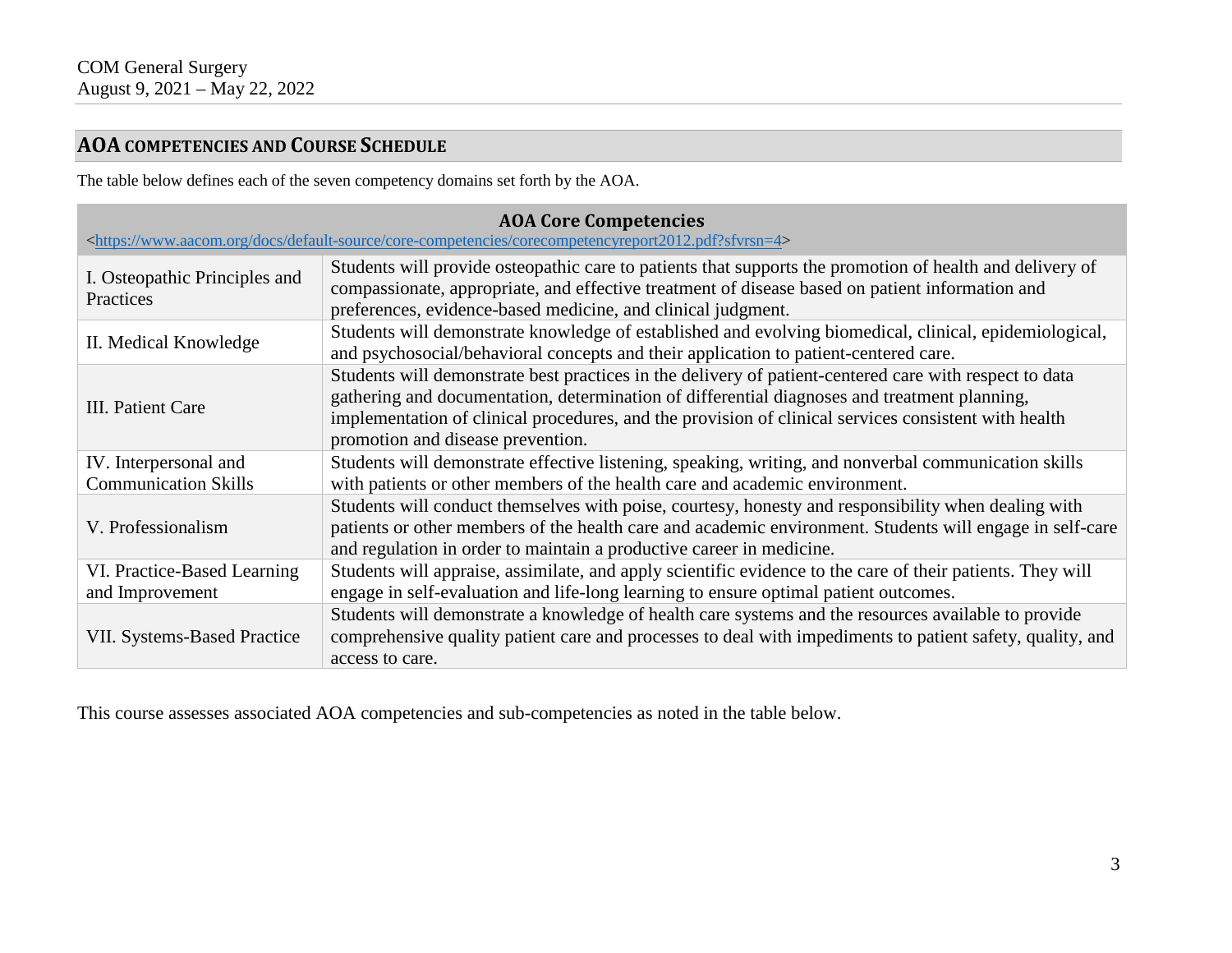### **COURSE GOALS, OUTCOMES & COMPETENCIES**

The goals of this course are to provide didactic and clinical general surgery experiences that will support the development of skills required to meet the entry level competencies for students preparing to enter a residency program. The competencies endorsed by the American Osteopathic Association and the objectives of this rotation are as follows:

| <b>Learning Outcome</b>                                                                                       | <b>AOA/AACOM</b><br><b>Competencies</b>                                                                                                                                                    | <b>EPAs</b>      | <b>Instructional Methods</b>                                                                                                                                                                                                                                                                        | <b>Assessment Methods</b>                                                                                                                                                                                         | <b>Resources</b>                                                                                                        |
|---------------------------------------------------------------------------------------------------------------|--------------------------------------------------------------------------------------------------------------------------------------------------------------------------------------------|------------------|-----------------------------------------------------------------------------------------------------------------------------------------------------------------------------------------------------------------------------------------------------------------------------------------------------|-------------------------------------------------------------------------------------------------------------------------------------------------------------------------------------------------------------------|-------------------------------------------------------------------------------------------------------------------------|
| Determine a defensible differential<br>diagnosis for a surgical patient based<br>on sound clinical reasoning. | I.4.b, I.4.g, II.3.d,<br>III.1.g, III.1.k, III.2.a,<br>III.2.b, III.2.c, III.6.e                                                                                                           | EPA <sub>2</sub> | Case-Based Instruction/Learning<br>Clinical Experience - Ambulatory<br>Clinical Experience - Inpatient<br>Conference<br><b>Independent Learning</b><br><b>Patient Presentation - Faculty</b><br><b>Patient Presentation - Learner</b><br>Self-Directed Learning<br>Simulation<br><b>Ward Rounds</b> | <b>Clinical Documentation</b><br>Review<br>Exam - Institutionally<br>Developed, Written/<br>Computer-based<br>Exam - Nationally<br>Normed/Standardized, Subject<br>Multisource Assessment<br>Narrative Assessment | Clinical<br>Correlation<br><b>Printed Materials</b><br>(or Digital)<br>Equivalent)<br><b>Real Patient</b><br>Film/Video |
| Conduct a targeted history and physical<br>exam relevant to the surgical patient.                             | I.3.a, I.3.b, I.4.a, I.4.b,<br>I.4.c, III.1.b, III.1.c,<br>III.1.d, III.1.e, III.1.f,<br>III.1.h, III.1.i, III.1.j,<br>III.3.a, III.6.a, III.6.b,<br>III.6.c, III.6.d, III.6.e,<br>III.6.f | EPA <sub>1</sub> | Case-Based Instruction/Learning<br>Clinical Experience -<br>Ambulatory<br>Clinical Experience - Inpatient<br><b>Independent Learning</b><br><b>Patient Presentation - Learner</b><br>Preceptorship                                                                                                  | <b>Clinical Documentation</b><br>Review<br>Multisource Assessment<br>Narrative Assessment<br><b>Oral Patient Presentation</b>                                                                                     | Clinical<br>Correlation<br><b>Printed Materials</b><br>(or Digital<br>Equivalent)<br><b>Real Patient</b>                |
| Provide concise and logical oral patient<br>presentations.                                                    | III.1.g, III.1.i, III.1.k,<br>III.2.a, III.2.c, III.4.b,<br>Ш.4.g, Ш.6.с, Ш.6.е,<br>III.6.f, IV.4.a, IV.4.b,<br>IV.4.e, IV.4.f, IV.4.g,<br>IV.4.h                                          | EPA <sub>6</sub> | Case-Based Instruction/Learning<br>Clinical Experience -<br>Ambulatory<br>Clinical Experience - Inpatient<br><b>Independent Learning</b><br><b>Patient Presentation - Faculty</b><br><b>Patient Presentation - Learner</b><br>Preceptorship<br><b>Ward Rounds</b>                                   | Multisource Assessment<br>Narrative Assessment<br><b>Oral Patient Presentation</b><br><b>Stimulated Recall</b>                                                                                                    | Clinical<br>Correlation                                                                                                 |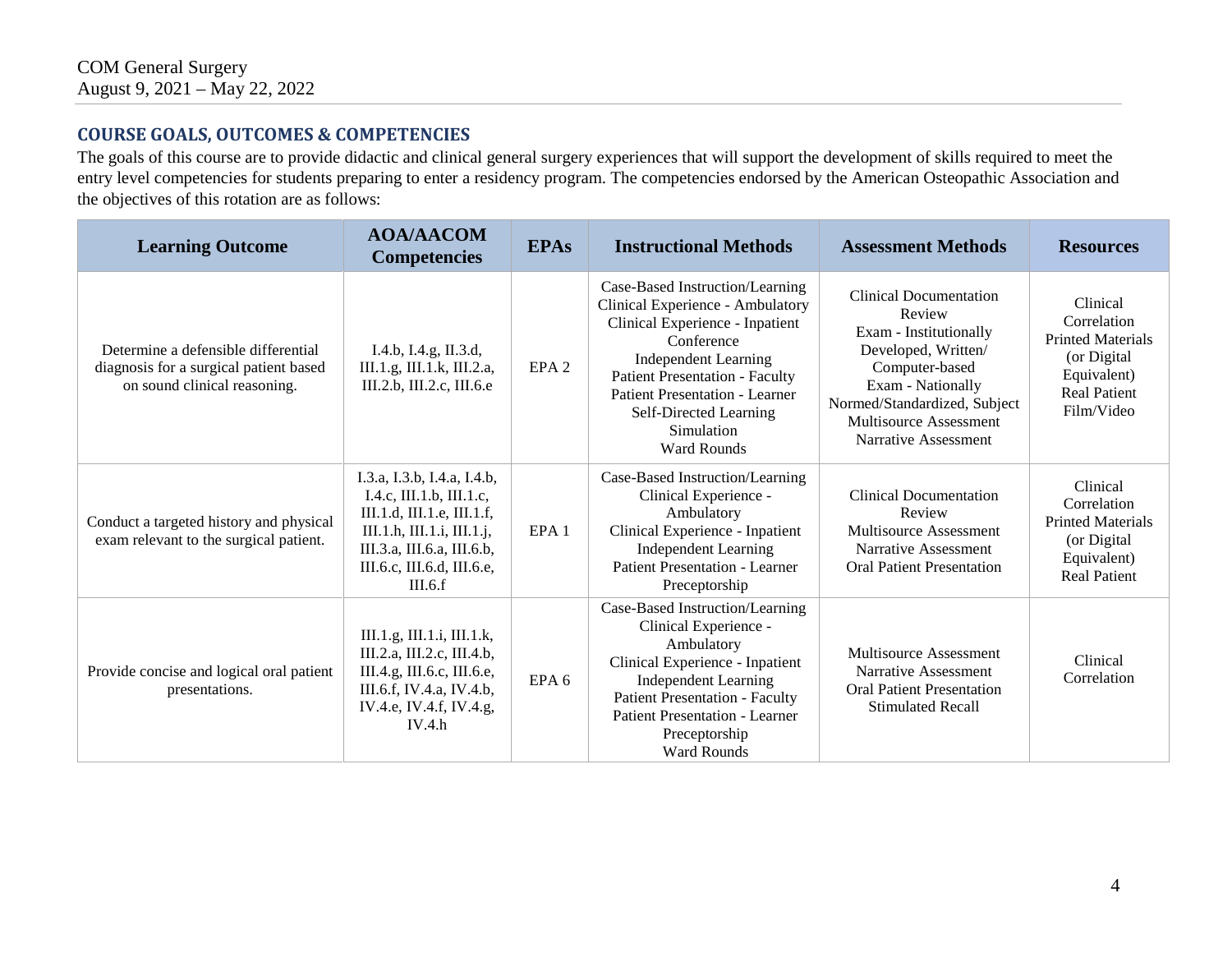| <b>Learning Outcome</b>                                                                                                                                                                                                                                                                                                                                                                                                                                                                                                                                                             | <b>AOA/AACOM</b><br><b>Competencies</b>                                                                                                                                                 | <b>EPAs</b>       | <b>Instructional Methods</b>                                                                                                                                                                                                                       | <b>Assessment Methods</b>                                                                                                                                                                                                                             | <b>Resources</b>                                                                                                                              |
|-------------------------------------------------------------------------------------------------------------------------------------------------------------------------------------------------------------------------------------------------------------------------------------------------------------------------------------------------------------------------------------------------------------------------------------------------------------------------------------------------------------------------------------------------------------------------------------|-----------------------------------------------------------------------------------------------------------------------------------------------------------------------------------------|-------------------|----------------------------------------------------------------------------------------------------------------------------------------------------------------------------------------------------------------------------------------------------|-------------------------------------------------------------------------------------------------------------------------------------------------------------------------------------------------------------------------------------------------------|-----------------------------------------------------------------------------------------------------------------------------------------------|
| Demonstrate competency in basic<br>surgical protocols (e.g., basic aseptic<br>technique, maintaining sterility,<br>operating room etiquette and behavior,<br>proper usage of common surgical<br>instruments) and procedures, including:<br>a. Suturing wounds and lacerations<br>b. Securing operative drains<br>c. Incision and drainage of abscess<br>d. Insertion of Nasogastric tube<br>e. Insertion of urinary catheter<br>f. Wound care basics<br>g. Skin staples/suture for wound<br>closure and removal<br>h. Peripheral IV access                                          | III.3.d, III.3.g, III.3.k,<br>III.3.1, III.3.m, III.3.n,<br>III.3.q, III.4.d, IV.1.n,<br>IV.4.a, IV.4.c, IV.4.d,<br>IV.4.g, V.2.f                                                       | EPA 11,<br>12, 13 | Clinical Experience - Ambulatory<br>Clinical Experience - Inpatient<br>Demonstration<br><b>Independent Learning</b><br>Laboratory<br>Preceptorship<br>Simulation                                                                                   | <b>Clinical Performance</b><br>Rating/Checklist<br>Multisource Assessment<br>Narrative Assessment                                                                                                                                                     | Clinical<br>Correlation<br><b>Task Trainer</b><br><b>Printed Materials</b><br>(or Digital<br>Equivalent)<br><b>Real Patient</b><br>Film/Video |
| Develop a treatment plan for common<br>surgical conditions including:<br>a. Pancreatitis<br>b. Gallstones<br>c. Acute Cholecystitis<br>d. Small bowel obstruction<br>e. Large bowel obstruction<br>f. Perforated gastric/duodenal ulcers<br>g. Diverticulitis<br>h. Assessment of the trauma patient<br>i. Abdominal aortic aneurysm<br>j. Common postoperative complications<br>k. Surgical infections<br>l. Abdominal and inguinal hernias<br>m. Benign and malignant breast lesions<br>n. Endocrine gland disorders and<br>Multiple endocrine neoplasia<br>o. Acute appendicitis | II.1.b, II.1.c, II.1.d,<br>II.1.f, II.1.g, II.1.h,<br>П.1.і, П.3.а, П.3.с,<br>II.3.g, III.4.a, III.4.b,<br>III.4.d, III.4.e, III.4.f,<br>III.4.g, III.4.h, III.4.i,<br>III.4.j, III.5.e | EPA 4,<br>7, 10   | <b>Clinical Documentation Review</b><br>Exam - Institutionally<br>Developed, Written/Computer-<br>based<br>Exam - Nationally<br>Normed/Standardized, Subject<br>Multisource Assessment<br>Narrative Assessment<br><b>Oral Patient Presentation</b> | <b>Clinical Documentation</b><br>Review<br>Exam - Institutionally<br>Developed, Written/<br>Computer-based<br>Exam - Nationally<br>Normed/Standardized, Subject<br>Multisource Assessment<br>Narrative Assessment<br><b>Oral Patient Presentation</b> | Clinical<br>Correlation<br><b>Printed Materials</b><br>(or Digital<br>Equivalent)<br><b>Real Patient</b><br>Film/Video                        |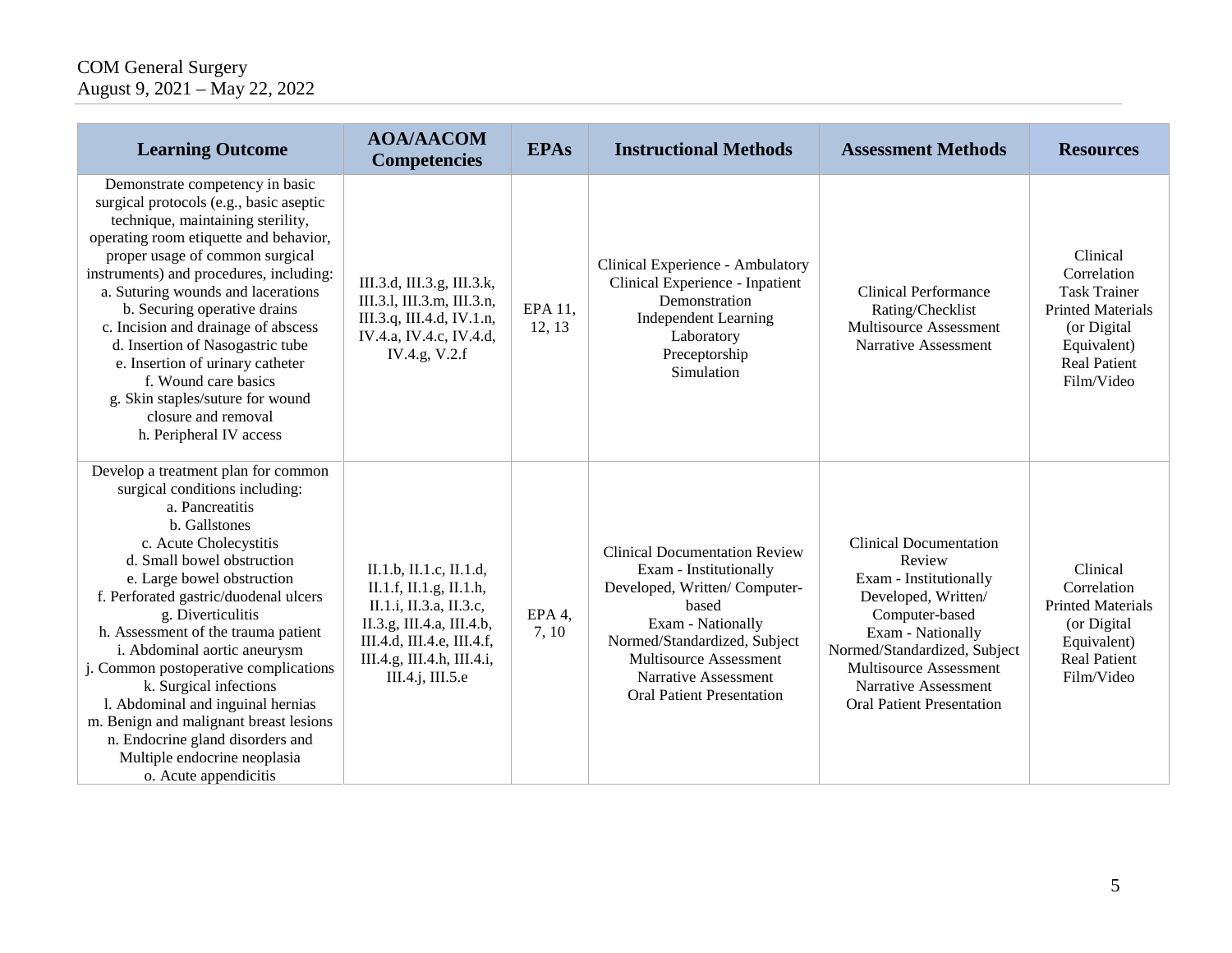| <b>Learning Outcome</b>                                                                                                                                          | <b>AOA/AACOM</b><br><b>Competencies</b>                                                                                                                                                    | <b>EPAs</b>              | <b>Instructional Methods</b>                                                                                                                                                                                                              | <b>Assessment Methods</b>                                                                                                                                                                                                                                        | <b>Resources</b>                                                                                                       |
|------------------------------------------------------------------------------------------------------------------------------------------------------------------|--------------------------------------------------------------------------------------------------------------------------------------------------------------------------------------------|--------------------------|-------------------------------------------------------------------------------------------------------------------------------------------------------------------------------------------------------------------------------------------|------------------------------------------------------------------------------------------------------------------------------------------------------------------------------------------------------------------------------------------------------------------|------------------------------------------------------------------------------------------------------------------------|
| Explain the indications,<br>contraindications, benefits, and side<br>effects of common anesthetic agents.                                                        | I.1.c, I.1.e, I.2.f, II.1.b,<br>II.1.c, II.1.f, II.1.g,<br>II.1.h, III.3.d, III.4.d,<br>III.4.e, III.4.g, III.4.j,<br>IV.1.h                                                               | <b>EPA 11</b>            | Case-Based Instruction/Learning<br>Clinical Experience - Inpatient<br><b>Independent Learning</b><br>Preceptorship                                                                                                                        | Exam - Institutionally<br>Developed, Written/<br>Computer-based<br>Exam - Nationally<br>Normed/Standardized, Subject<br>Multisource Assessment                                                                                                                   | Clinical<br>Correlation<br><b>Printed Materials</b><br>(or Digital<br>Equivalent)<br><b>Real Patient</b>               |
| Exhibit facility in applying informatics<br>to critical appraisal of the surgical<br>literature, and to making surgical<br>diagnostic and therapeutic decisions. | I.4.a, II.2.d, II.3.c,<br>III.4.b, III.6.a, VI.1.a,<br>VI.1.b, VI.1.d, VI.1.e,<br>VI.1.f, VI.2.a, VI.2.b,<br>VI.2.c, VI.3.a, VI.3.c,<br>VI.3.e, VI.3.f, VI.4.a,<br>VI.4.b, VI.4.c, VI.4.d  | EPA 7,<br>13             | Conference<br><b>Independent Learning</b><br>Journal Club<br>Reflection<br>Research<br>Self-Directed Learning                                                                                                                             | Exam - Institutionally<br>Developed, Written/<br>Computer-based<br>Exam - Nationally<br>Normed/Standardized, Subject<br>Multisource Assessment<br>Narrative Assessment<br><b>Oral Patient Presentation</b><br>Participation<br>Research or Project<br>Assessment | Clinical<br>Correlation<br><b>Real Patient</b><br><b>Printed Materials</b><br>(or Digital<br>Equivalent)<br>Film/Video |
| Effectively and respectfully<br>communicate with colleagues,<br>residents, patients, and families<br>emphasizing patient centered care.                          | I.6.b, III.6.d, III.6.e,<br>III.6.f, III.6.g, III.6.h,<br>III.6.i, IV.3.b, IV.4.a,<br>IV.4.b, IV.4.d, IV.4.e,<br>IV.4.f, IV.4.g, IV.4.h,<br>IV.4.k, V.2.d, V.2.e,<br>V.2.f                 | EPA <sub>9</sub>         | Case-Based Instruction/Learning<br>Clinical Experience -<br>Ambulatory<br>Clinical Experience - Inpatient<br>Conference<br><b>Independent Learning</b><br><b>Patient Presentation - Learner</b><br><b>Ward Rounds</b>                     | <b>Clinical Documentation</b><br>Review<br>Multisource Assessment<br>Narrative Assessment<br><b>Oral Patient Presentation</b><br>Participation                                                                                                                   | Clinical<br>Correlation<br><b>Real Patient</b>                                                                         |
| Conduct a preoperative evaluation of a<br>surgical patient.                                                                                                      | I.3.a, I.3.b, I.4.a, I.4.b,<br>I.4.c, III.1.b, III.1.c,<br>III.1.d, III.1.e, III.1.h,<br>III.1.i, III.1.j, III.1.k,<br>III.3.a, III.6.a, III.6.b,<br>III.6.c, III.6.d, III.6.e,<br>III.6.f | EPA <sub>1</sub> ,<br>10 | Case-Based Instruction/Learning<br>Clinical Experience -<br>Ambulatory<br>Clinical Experience - Inpatient<br><b>Independent Learning</b><br><b>Patient Presentation - Faculty</b><br><b>Patient Presentation - Learner</b><br>Ward Rounds | <b>Clinical Documentation</b><br>Review<br>Exam - Institutionally<br>Developed, Written/<br>Computer-based<br>Exam - Nationally<br>Normed/Standardized, Subject<br>Multisource Assessment<br>Narrative Assessment<br><b>Oral Patient Presentation</b>            | Clinical<br>Correlation<br><b>Real Patient</b><br>Film/Video                                                           |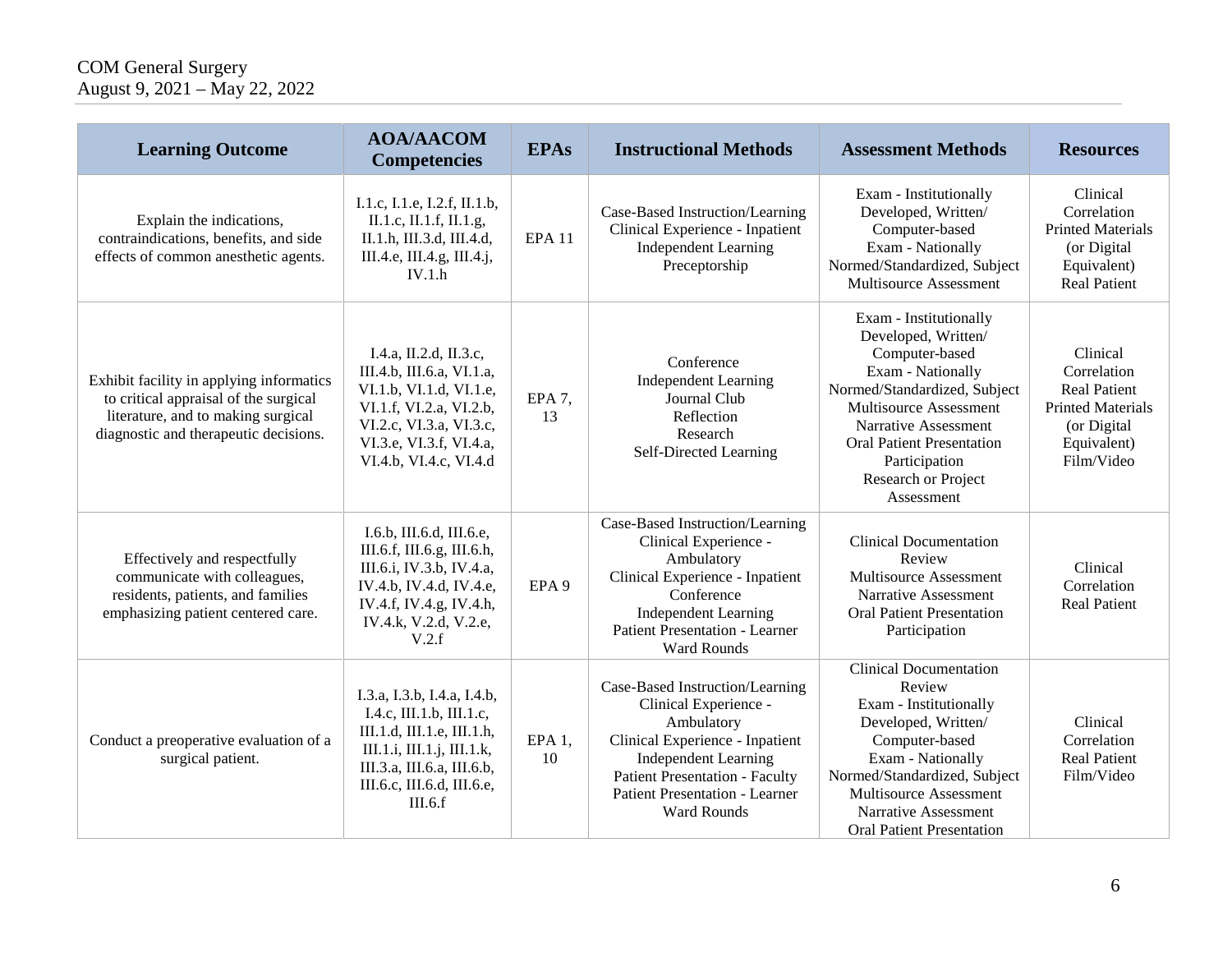| <b>Learning Outcome</b>                                                                                                                                                                                                  | <b>AOA/AACOM</b><br><b>Competencies</b>                                                                                                                                                                             | <b>EPAs</b>                | <b>Instructional Methods</b>                                                                                                                                                                                                                     | <b>Assessment Methods</b>                                                                                                                                                                                                                                              | <b>Resources</b>                                                                                                       |
|--------------------------------------------------------------------------------------------------------------------------------------------------------------------------------------------------------------------------|---------------------------------------------------------------------------------------------------------------------------------------------------------------------------------------------------------------------|----------------------------|--------------------------------------------------------------------------------------------------------------------------------------------------------------------------------------------------------------------------------------------------|------------------------------------------------------------------------------------------------------------------------------------------------------------------------------------------------------------------------------------------------------------------------|------------------------------------------------------------------------------------------------------------------------|
| Assist with the post-operative<br>management of a surgical patient in<br>recovery.                                                                                                                                       | III.1.g, III.1.h, III.1.i,<br>III.1.j, III.1.k, III.4.a,<br>III.4.b, III.4.c, III.4.d,<br>III.4.e, III.4.f, III.4.g,<br>III.4.h, III.4.i,<br>III.4.j, III.4.k, III.4.l,<br>III.5.d, III.5.e, III.5.f,<br>III.5.g.   | EPA <sub>3</sub> ,<br>7, 9 | Clinical Experience - Inpatient<br><b>Independent Learning</b><br><b>Patient Presentation - Faculty</b><br>Preceptorship<br><b>Ward Rounds</b>                                                                                                   | <b>Clinical Documentation</b><br>Review<br>Exam - Institutionally<br>Developed, Written/<br>Computer-based<br>Exam - Nationally<br>Normed/Standardized, Subject<br>Multisource Assessment<br>Narrative Assessment<br><b>Oral Patient Presentation</b><br>Participation | Clinical<br>Correlation<br><b>Real Patient</b><br>Film/Video                                                           |
| Describe the most prevalent ethical,<br>cultural, and religious issues<br>encountered during the delivery of care<br>to surgical patients.                                                                               | I.1.f, I.4.h, II.3.e, III.1.f,<br>III.2.a, III.4.h, III.4.l,<br>III.5.d, III.5.e, III.5.f,<br>III.5.g, III.6.d, III.6.i,<br>IV.1.f, IV.1.j, IV.1.k,<br>IV.2.f, V.7.a, V.7.b,<br>V.7.c, V.7.d                        | EPA <sub>5</sub>           | Clinical Experience - Inpatient<br>Conference<br><b>Independent Learning</b><br>Journal Club                                                                                                                                                     | Exam - Institutionally<br>Developed, Written/<br>Computer-based<br>Multisource Assessment<br>Narrative Assessment                                                                                                                                                      | Clinical<br>Correlation<br><b>Real Patient</b>                                                                         |
| Describe the assessment and<br>management of common surgical<br>emergencies. Examples of this may<br>include acute abdomen, perforated<br>viscus, the injured trauma patient,<br>massive GI bleeding, acute cholangitis. | I.1.c, II.1.b, II.1.f,<br>II.1.g, II.1.h, III.1.a,<br>III.1.b, III.1.c, III.1.d,<br>III.1.g, III.1.k, III.2.a,<br>III.3.a, III.4.b, III.4.c,<br>III.4.d, III.4.e, III.4.f,<br>III.4.h, III.4.i, III.4.j,<br>III.4.1 | <b>EPA 10</b>              | Case-Based Instruction/Learning<br>Clinical Experience -<br>Ambulatory<br>Clinical Experience - Inpatient<br><b>Independent Learning</b><br><b>Patient Presentation - Faculty</b><br><b>Patient Presentation - Learner</b><br><b>Ward Rounds</b> | <b>Clinical Documentation</b><br>Review<br>Exam - Institutionally<br>Developed, Written/<br>Computer-based<br>Exam - Nationally<br>Normed/Standardized, Subject<br>Multisource Assessment<br>Narrative Assessment<br><b>Oral Patient Presentation</b>                  | Clinical<br>Correlation<br><b>Printed Materials</b><br>(or Digital<br>Equivalent)<br><b>Real Patient</b><br>Film/Video |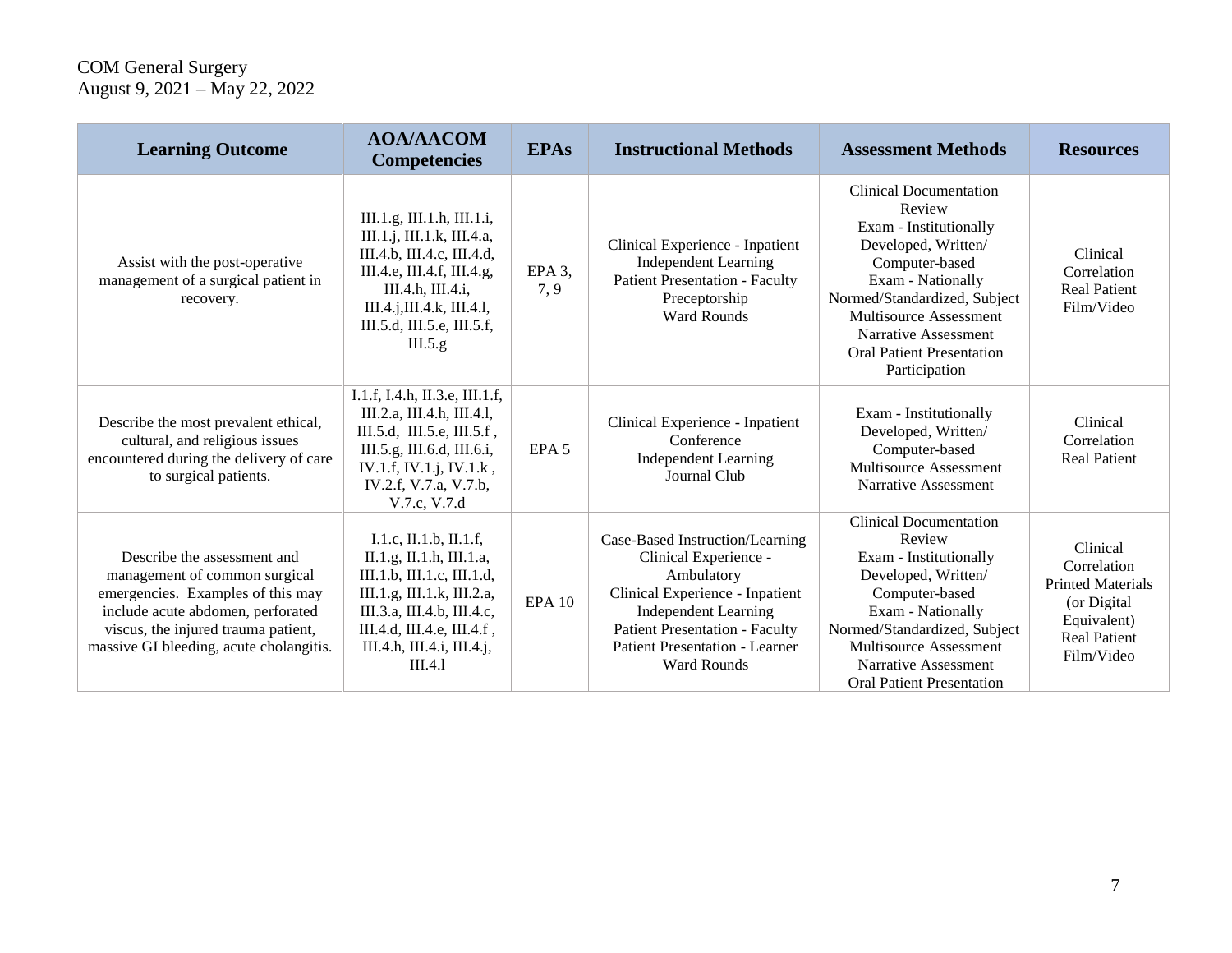#### *Content Mapping:*

| <b>Organ System</b>        |
|----------------------------|
| Cardiovascular             |
| Digestive                  |
| Endocrine                  |
| Hematologic                |
| Immune                     |
| Lymphatic                  |
| Musculoskeletal            |
| Nervous, including sensory |
| Reproductive               |
| Respiratory                |
| Skeletal                   |
| Urinary/Excretory          |

### **Scientific Understanding of Health & Disease Mechanisms Health Care Delivery**

Biochemistry – normal, abnormal Gathering Patient Information Genetics – normal, abnormal Physician-patient communication Immunology – normal, abnormal Teamwork & collaboration  $Microbiology - normal, abnormal$ Osteopathic principles – somatic  $&$  visceral dysfunction Pathology  $Pharmacology - normal, abnormal$ Physiology – normal, abnormal

Anatomy – normal, abnormal Examination & Recognition (includes neuromusculoskeletal exam) Cell & Tissue Biology – normal, abnormal Medical ethics & medical professionalism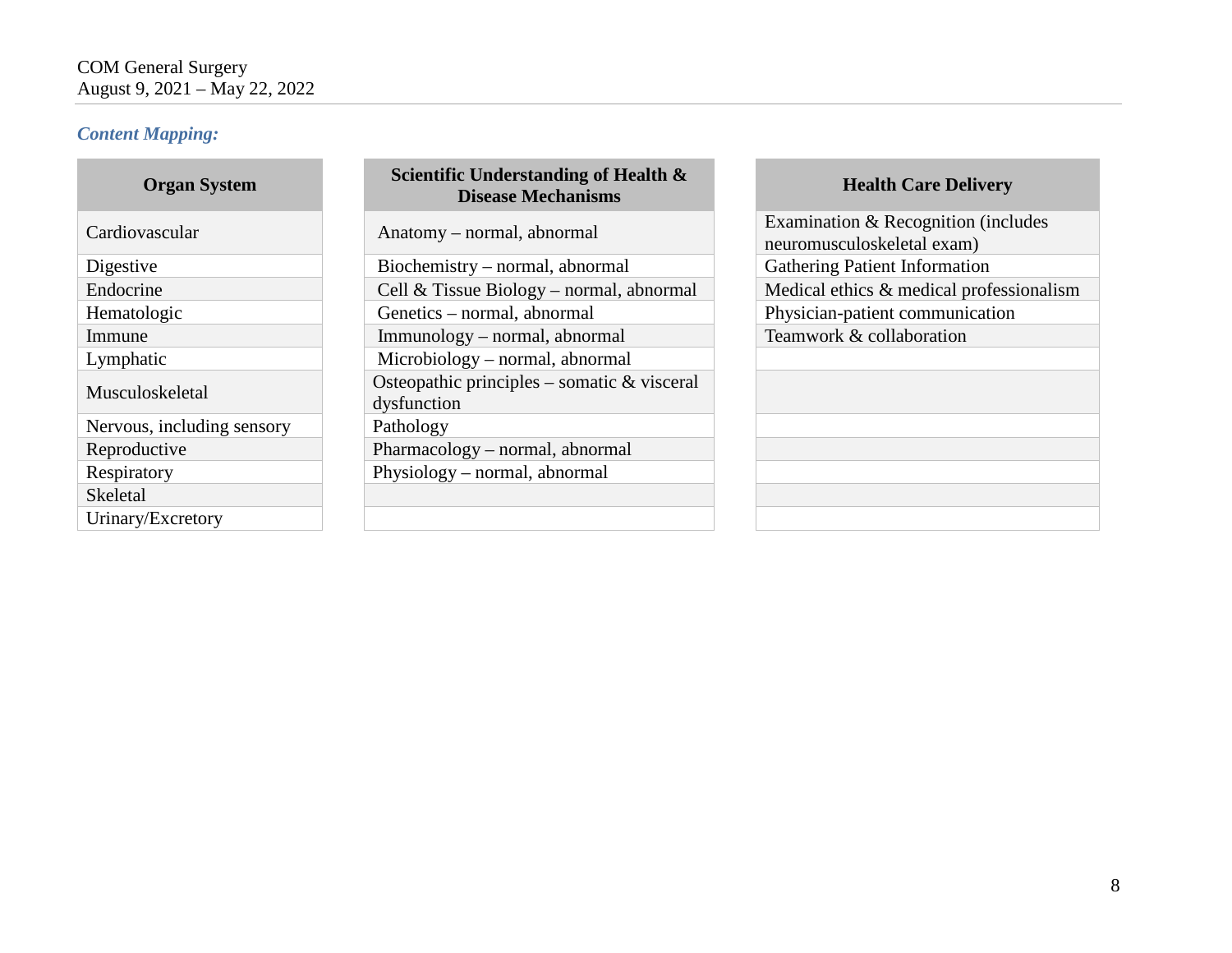*Patient Conditions:* To ensure a comparable and quality experience while on clerkship, rotations may have a list of patient conditions and procedures that students must encounter during the experience. Students document exposure to these conditions and procedures through patient encounter logging (please see case log section below). If a student does not meet the minimum exposure to a condition or procedure, an assignment in the form of a video, module, or reading assignment will be available to the student. Below are the patient conditions for this rotation:

#### **Patient Condition / Clinical Diagnosis**

| <b>Bowel Obstruction*</b>         | Appendectomy          |                              |
|-----------------------------------|-----------------------|------------------------------|
| Bowel resection<br>Breast Cancer* |                       |                              |
| Cholecystitis*                    | Incision and Drainage |                              |
| GI Bleed*                         |                       | Laparotomy                   |
| Pancreatitis*                     |                       | Laparoscopic Cholecystectomy |
| Soft Tissue Infections*           |                       | Lumpectomy                   |
|                                   |                       | Mastectomy                   |

\*Indicates a core, peer-reviewed diagnosis

| Procedure                    |
|------------------------------|
| Appendectomy                 |
| Bowel resection              |
| Incision and Drainage        |
| Laparotomy                   |
| Laparoscopic Cholecystectomy |
| Lumpectomy                   |
| Mastectomy                   |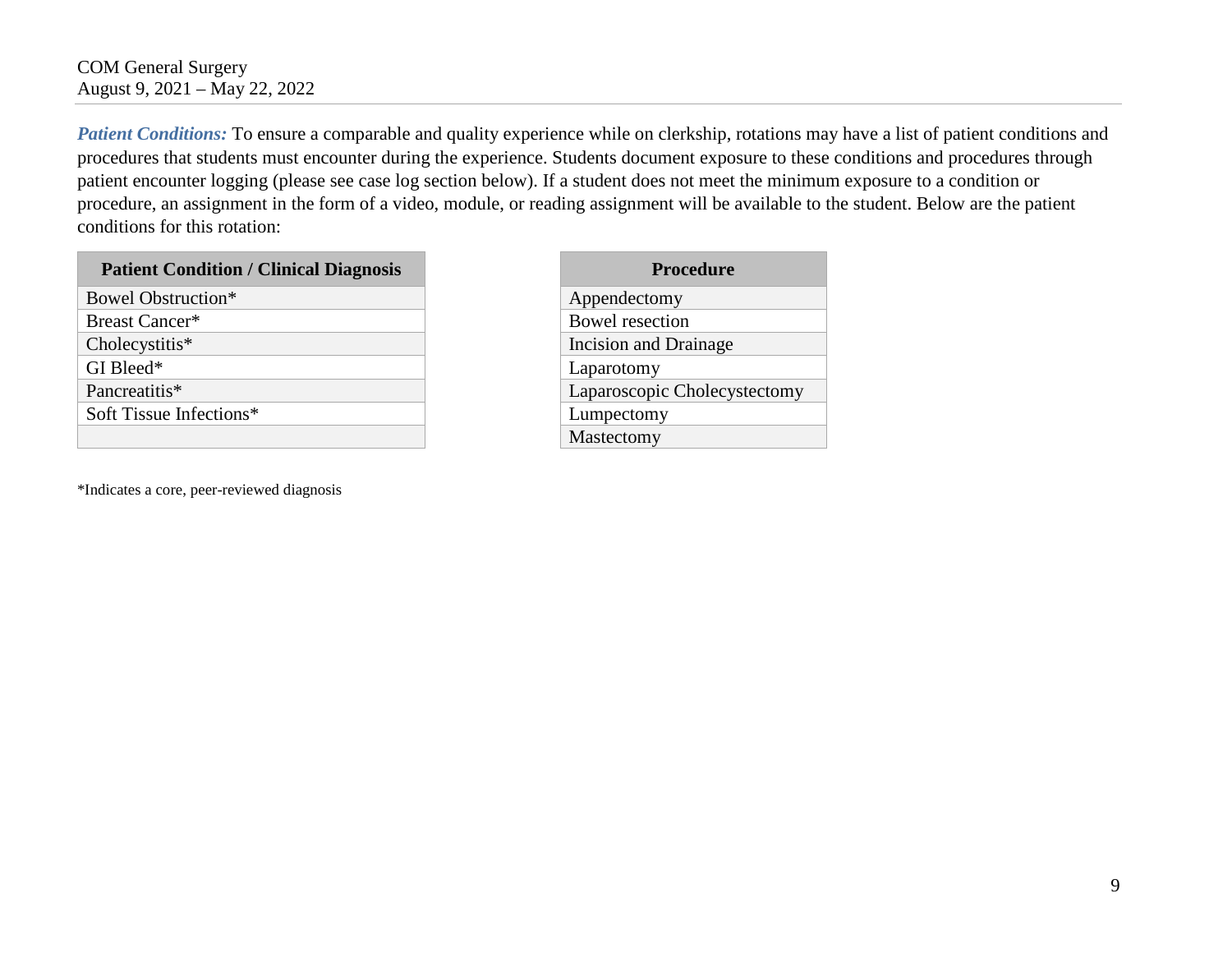#### **STUDENT RESPONSIBILITIES**

#### **Formative Assessment**

Students are required to request mid-rotation feedback from their preceptor and implement at least one of the suggested changes. At the conclusion of the rotation, the student will be required to write a short summary of what change they made and how it enhanced their education. This is part of their personal logs and will occur on the site evaluation and is required for passing the rotation. Students who encounter barriers in obtaining their mid-rotation feedback should notify the clerkship director within one week. Students should utilize mobile application technology and entrustable professional activities as their mid-rotation feedback.

#### **Case Logs**

One of the mechanisms for monitoring a student's progress, patient load, rotation experience and competency achievement is through the student's case logs.

Students on every clinical rotation are expected to:

- Complete a daily log of all patient encounters
	- o Each patient encounter requires a diagnosis
	- o Students must ensure the accuracy of the data, including the rotation name. Entering logs under the incorrect rotation name, for instance, is considered as being in non-compliance with the case log policy.
- Students are required to log all patient encounters. If a student is on a low volume rotation, which is defined as less than 15 encounters per week, their clerkship coordinator should be notified by the halfway point of the rotation.
- Students must log non-clinical activities such as residency interviews, board exams, research, didactic activities and absences.
- If internet access is limited, such as while on an international rotation, paper logs must be submitted within 7 days of the end of the rotation. Logs may be submitted either in person or scanned and provided via email.
- Prompt entry of patient encounters is required. Entries must be entered within seven days of the encounter.
- Students not in compliance with the case log policy will be sent a letter for that incident of non-compliance. The student is to reply to this letter, including an attestation that the student has reviewed the case log policy in the syllabus, as well a summary of any unlogged activity, within a week from the date of the warning letter. This should be sent to their coordinator and the manager of the Office of Clinical Affairs. There will be no impact on the student's grade as long as the reply is sent within the allotted time. The second incident of non-compliance, (as tracked in E\*Value and by the clerkship coordinator) will result in a referral to the clerkship director for discussion of professional concerns. In addition, students not in compliance with the case log policy may not be eligible for high pass or honors for that rotation. Additional episodes of non-compliance will result in a referral to the COM Academic Progress Committee, may affect the clerkship grade and may be noted on the student's MSPE.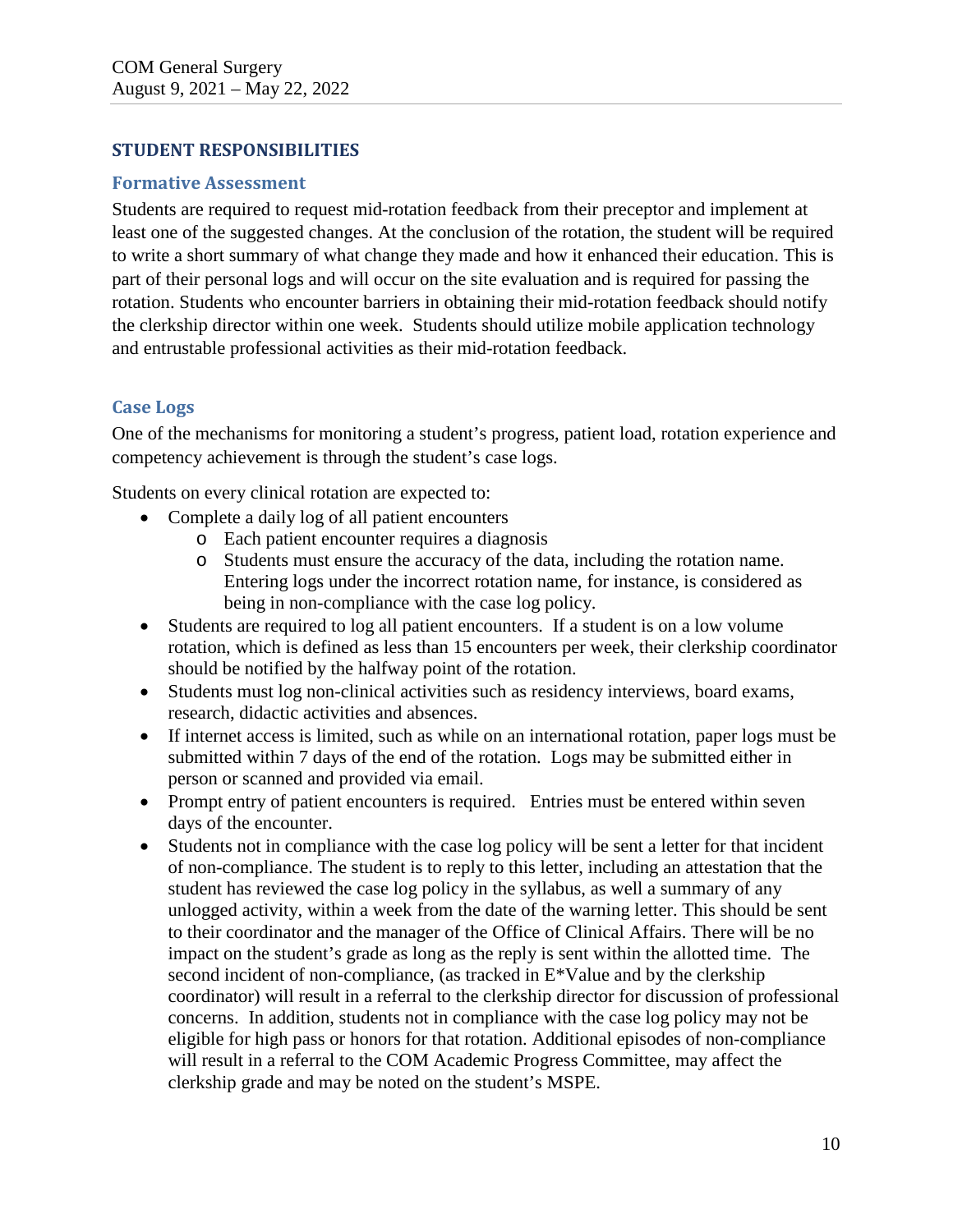• Students that have technical difficulties submitting logs may contact the Help Desk at 515-271-1522 for assistance. Students must also notify their clerkship coordinator of logging difficulties.

#### **Site and Preceptor Evaluation**

Students are required to complete the site evaluation by the Monday morning after the rotation ends.

#### **Ensuring Accurate Site, Rotation, and Preceptor**

Students are required to ensure that site, rotation, and preceptor information is correct in the clerkship management system. Rotation labels and attending physicians cannot be changed once any evaluation has been completed for the clerkship. If the student does not know who will be the attending physician for the clerkship, he or she will must provide attending information as soon as possible after the rotation begins. If the student does not provide attending information to the Office of Clinical Affairs by 1700 CST on the Friday before the last week of the clerkship, no credit will be given for the clerkship. If the student's preceptor does not ultimately meet DMU's preceptor credentialing criteria, the student will not get credit for the clerkship.

#### **Required Reading**

To help the student with preparing for the post-rotation exam and the general surgery rotation experience, structured reading assignments and focused reading objectives have been established. This provides a core common knowledge base regardless of clerkship site. Categories have been assigned per week for emphasis during the surgery rotation. This is required reading. See the Weekly Assigned Reading and Cases table for a list of the required reading.

#### **Required WISE-MD Case Modules**

Select online Required WISE-MD Cases have been identified and assigned per week that correspond to weekly reading assignments and objectives for the general surgery rotation. This provides a core common exposure to clinical topics regardless of clerkship site. See the Assigned Reading and Case Modules table for assigned cases per week. It is highly recommended to complete these cases and skills with your weekly reading assignments and not wait until the end of the rotation.

All Aquifer WISE-MD Case Questions (within and following) assigned cases are required. Reports of completed cases and questions must be uploaded to the surgery clerkship D2L site in order to receive credit. Detailed instructions on accessing the cases via **Aquifer.org** and fulfilling this requirement are available on the Surgery Clerkship D2L site.

Students must complete all assigned WISE-MD Cases and Questions before taking the COMAT exam.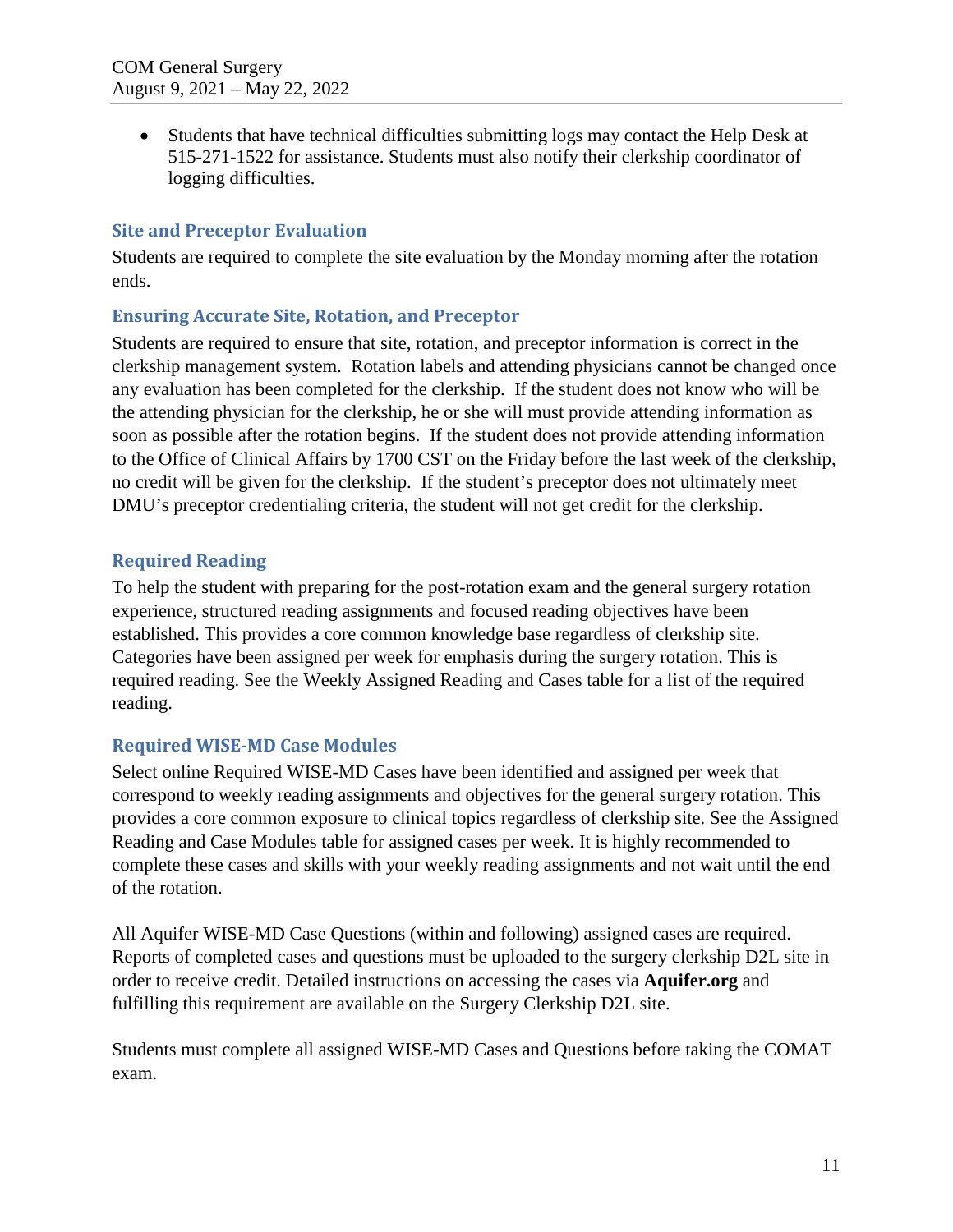#### **Required Assignments for Online Rotations**

See "Additional Requirements" on the D2L course site if rotation includes all or part of the clerkship completed online.

- Various iHuman cases will be assigned throughout the course if the course is being taken as a required online rotation.
- All "Readings, Cases and Skills" are required for the four-week required online rotation. Skills may be assigned to hybrid rotations.
- Other interactive case-based or skill-based exercises may be assigned via Zoom sessions so that students have the opportunity to practice clinical skills in the online setting.

### **Didactic Seminar**

Weekly didactic sessions may be offered to students completing the required clerkship via Zoom videoconference. Students will be notified of the date/time of these sessions via D2L announcement and/or email. Students completing clinical rotations are encouraged to attend.

### **Required Didactic Seminar for Online Rotations**

Students completing the required clerkship online (or partially online) are required to attend all weekly didactic sessions via Zoom videoconference as scheduled. Students will be notified of the date/time of these sessions via D2L announcement and/or email. Attendance will be monitored. Contact the surgery clerkship academic assistant for assistance.

| Competency<br><b>Domain</b>                    | <b>Subject Area</b> | <b>Assigned Reading</b>                                                                        | <b>Assigned WiseMD</b><br>Module(s) |
|------------------------------------------------|---------------------|------------------------------------------------------------------------------------------------|-------------------------------------|
| <b>WEEK1</b>                                   |                     |                                                                                                |                                     |
| I. Osteopathic<br>Principles $&$<br>Principles |                     | None.                                                                                          | None.                               |
| IV. Interpersonal<br>Communication             |                     | Current Diagnosis & Treatment:<br>Surgery, Chapter 2: "Training,<br>Communication"             |                                     |
|                                                |                     | Surgical Patient Safety: A Case-<br>Based Approach, Chapter 1:<br>"Communication for Surgeons" |                                     |
|                                                |                     | <b>BSMS</b> Packet:<br>Review documentation: pp 185-<br>192                                    |                                     |
| V. Professionalism                             |                     | Current Diagnosis & Treatment:<br>Surgery, Chapter 2:<br>"Professionalism"                     |                                     |

## **Assigned Reading and Case Modules**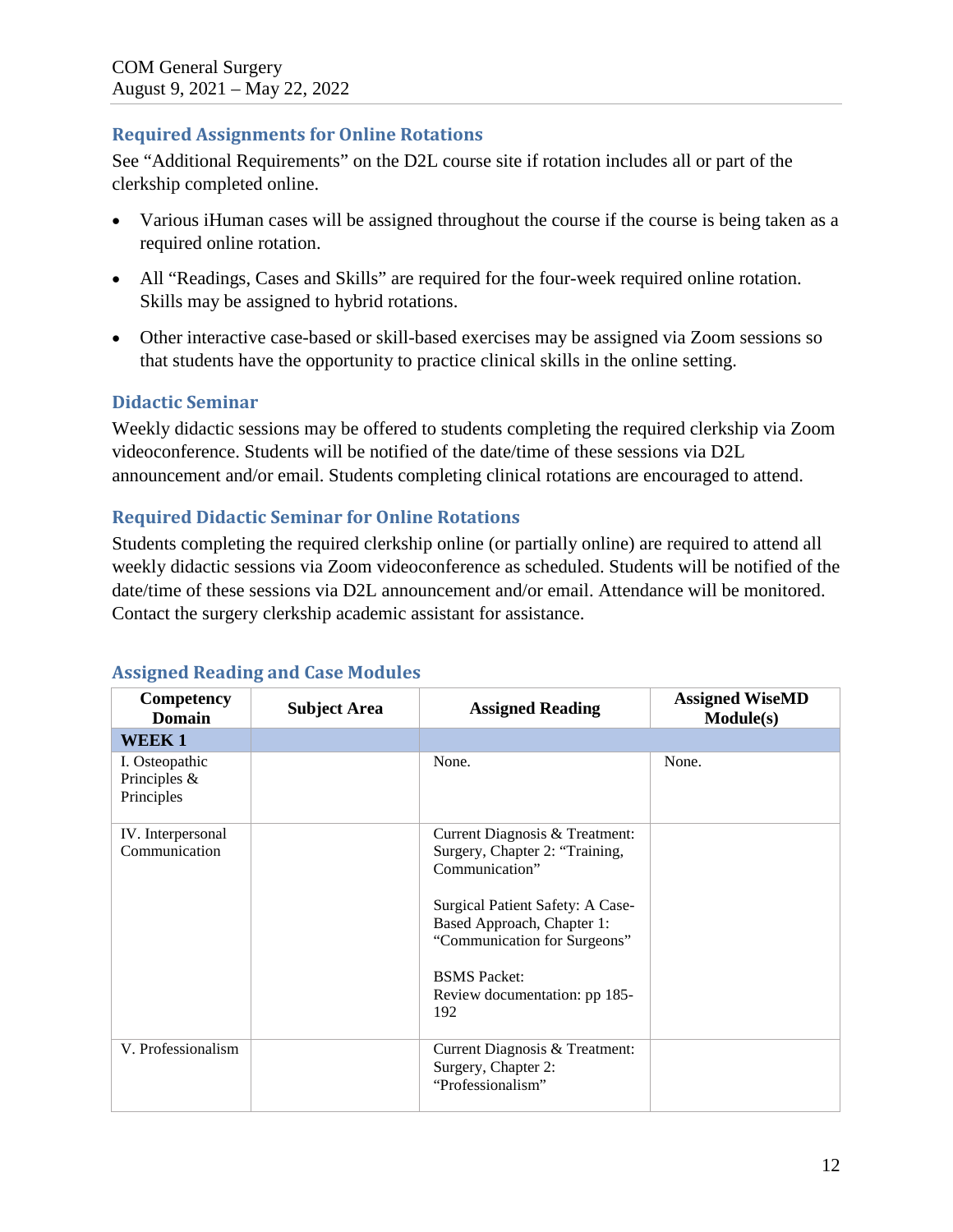| VI. Practice-based              |                                 | Surgical Patient Safety,              |                        |
|---------------------------------|---------------------------------|---------------------------------------|------------------------|
| Learning $&$                    |                                 | Chapter 8: Good Judgment              |                        |
|                                 |                                 | Comes from Experience, which          |                        |
| Improvement                     |                                 |                                       |                        |
|                                 |                                 | Comes from Poor Judgment              |                        |
|                                 |                                 | Current Diagnosis & Treatment:        |                        |
| VII. Systems-<br>based Practice |                                 |                                       |                        |
|                                 |                                 | Surgery, Chapter 2: Systems-          |                        |
|                                 |                                 | <b>Based Practice</b>                 |                        |
| <b>III.</b> Patient Care        | <b>Basic Clinical/ Surgical</b> | <b>BSMS Packet: Review entire</b>     |                        |
|                                 | Skills                          |                                       |                        |
|                                 |                                 |                                       |                        |
| II. Medical                     | Perioperative                   | <b>Essentials of General Surgery:</b> |                        |
| Knowledge                       | Evaluation                      | Chapter 1: Perioperative              |                        |
|                                 |                                 | Evaluation & Management of            |                        |
|                                 | Anesthesia                      | Surgical Patients (pp 1-13)           |                        |
|                                 |                                 |                                       |                        |
|                                 | Fluids and Electrolytes         | <b>Essentials of General Surgery:</b> | Assigned Wise MD Case: |
|                                 | and Acid Base Balance           |                                       | "Burn Management"      |
|                                 |                                 | Chapter 2: Fluids and Electrolytes    |                        |
|                                 |                                 | and Acid Base Balance (pp 14-         |                        |
|                                 |                                 | 22)                                   |                        |
|                                 | <b>Surgical Nutrition</b>       |                                       |                        |
|                                 |                                 | Chapter 3: Surgical Nutrition (pp     |                        |
|                                 |                                 | $23-38$                               |                        |
|                                 |                                 |                                       |                        |
|                                 | <b>Surgical Bleeding:</b>       | <b>Essentials of General Surgery:</b> |                        |
|                                 | <b>Blood Disorders,</b>         |                                       |                        |
|                                 | Hypercoagulable                 | Chapter 4: Surgical Bleeding (pp)     |                        |
|                                 | States, and                     | $39-46$                               |                        |
|                                 | Replacement Therapy             |                                       |                        |
|                                 |                                 |                                       |                        |
|                                 |                                 |                                       |                        |
|                                 |                                 |                                       |                        |
| <b>WEEK2</b>                    |                                 |                                       |                        |
| II. Medical                     | Wounds and Wound                | <b>Essentials of General Surgery:</b> |                        |
| Knowledge cont'd.               | Healing                         | Chapter 7: Wounds and Wound           |                        |
|                                 |                                 | Healing (pp 69-74)                    |                        |
|                                 |                                 |                                       |                        |
|                                 | Surgical Infection              | Chapter 8: Surgical Infection (pp)    |                        |
|                                 |                                 | $75-86$                               |                        |
|                                 |                                 |                                       |                        |
|                                 | Trauma                          | <b>Essentials of General Surgery:</b> | Assigned WISE MD Case: |
|                                 |                                 | Chapter 9: Trauma (pp 87-107)         | "Trauma Resuscitation" |
|                                 |                                 |                                       |                        |
|                                 | Abdominal Wall,                 | <b>Essentials of General Surgery:</b> | Assigned WISE MD Case: |
|                                 | Hernia                          | Chapter 11: Abdominal Wall,           | "Inguinal Hernia"      |
|                                 |                                 | Including Hernia (pp 125-139)         |                        |
| WEEK 3                          |                                 |                                       |                        |
| II. Medical                     | Esophagus                       | <b>Essentials of General Surgery:</b> | Assigned WISE MD Case: |
| Knowledge cont'd.               |                                 | Chapter 12: Esophagus (pp 140-        | "Appendicitis"         |
|                                 |                                 | 166)                                  |                        |
|                                 |                                 |                                       |                        |
|                                 | Stomach and                     | Chapter 13: Stomach and               |                        |
|                                 | Duodenum                        | Duodenum (pp 167-192)                 |                        |
|                                 |                                 |                                       |                        |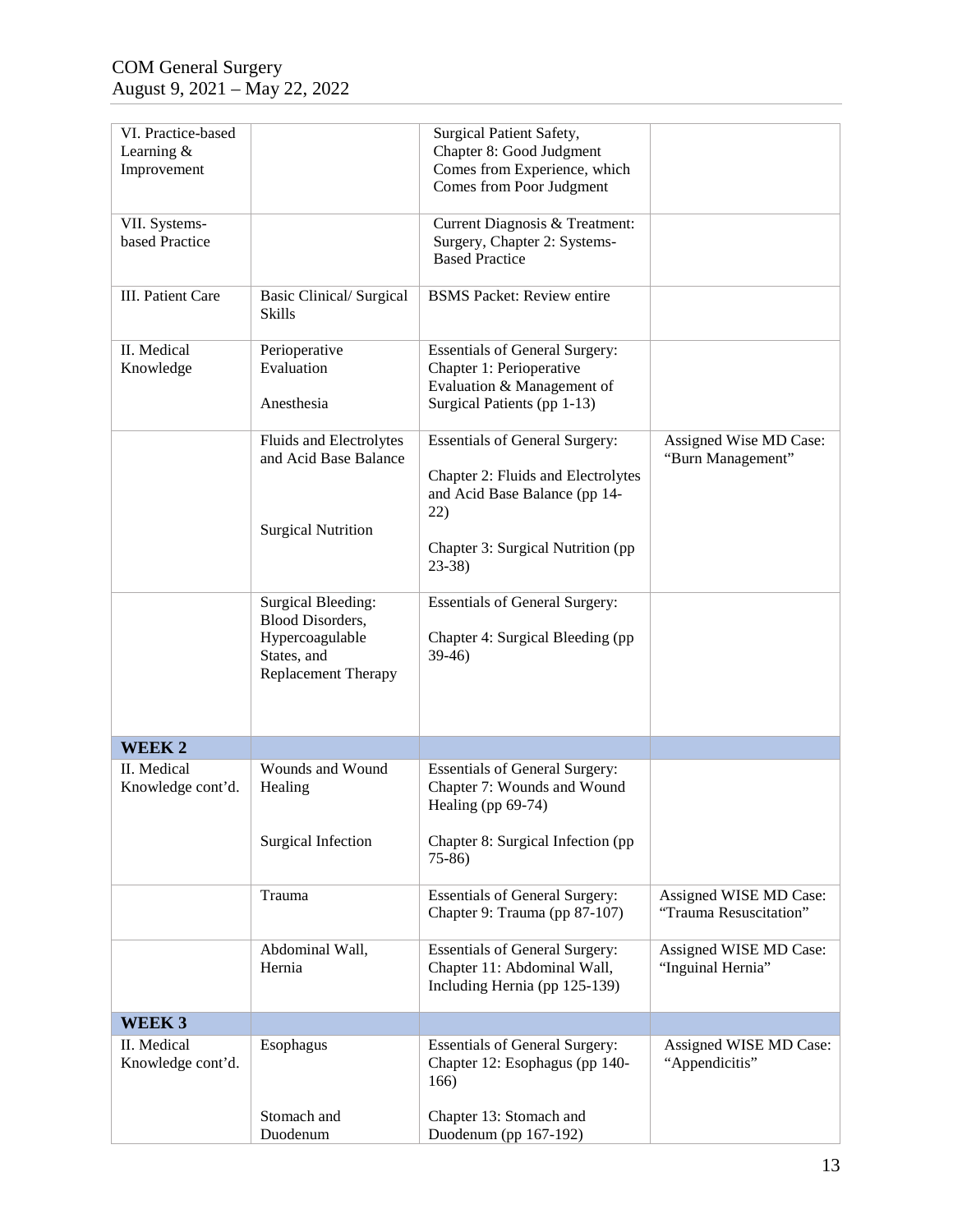|                                  | Small Intestine and<br>Appendix                                                                                                           | Chapter 14: Small Intestine and<br>Appendix (pp 193-215)                                                                                                                       |                                                                                                                    |
|----------------------------------|-------------------------------------------------------------------------------------------------------------------------------------------|--------------------------------------------------------------------------------------------------------------------------------------------------------------------------------|--------------------------------------------------------------------------------------------------------------------|
|                                  | Colon, Rectum, and<br>Anus                                                                                                                | <b>Essentials of General Surgery:</b><br>Chapter 15: Colon, Rectum, and<br>Anus (pp 216-241)                                                                                   | Assigned WISE MD<br>Cases: "Colon Cancer,"<br>"Bowel Obstruction,"<br>"Anorectal Disease," and<br>"Diverticulitis" |
|                                  | Biliary Tract, Pancreas,<br>Liver and Spleen                                                                                              | <b>Essentials of General Surgery:</b><br>Chapter 16: Biliary Tract (pp<br>$242 - 256$<br>Chapter 17: Pancreas (pp 257-<br>267)<br>Chapter 20: Liver and Spleen (pp<br>317-344) | Assigned WISE MD<br>Cases:<br>"Cholecystitis" and<br>"Pancreatitis"                                                |
| WEEK4                            |                                                                                                                                           |                                                                                                                                                                                |                                                                                                                    |
| II. Medical<br>Knowledge cont'd. | <b>Breast</b>                                                                                                                             | <b>Essentials of General Surgery:</b><br>Chapter 18: Breast (pp 277-291)                                                                                                       | Assigned WISE MD<br><b>Case: "Breast Cancer</b><br>Surgery"                                                        |
|                                  | Surgical<br>Endocrinology:<br>- Thyroid Gland<br>- Parathyroid Gland<br>- Adrenal Gland<br>- Multiple Endocrine<br>Neoplasia<br>Syndromes | <b>Essentials of General Surgery:</b><br>Chapter 19:<br>Surgical Endocrinology (pp 292-<br>316)                                                                                | Assigned WISE MD<br>Cases:<br>"Adrenal Adenoma,"<br>"Thyroid Nodule" and<br>"Hypercalcemia"                        |
|                                  | <b>Surgical Oncology:</b><br>Malignant Diseases of<br>the Skin and Soft<br><b>Tissue</b>                                                  | <b>Essentials of General Surgery:</b><br>Chapter 22: Surgical Oncology<br>$(pp 365-387)$                                                                                       | Assigned WISE MD Case:<br>"Skin Cancer"                                                                            |

#### **RESOURCES REQUIRED FOR LEARNING**

Text resources listed below are available electronically from the DMU Library. Asterisk denotes hard copy is available in the DMU Library. If a newer edition of a text becomes available, the new edition will be considered required in lieu of edition listed below.

#### **Required Textbooks and eResources**

- *Essentials of General Surgery and Surgical Specialties,* Peter F. Lawrence, Lippincott, Williams & Wilkins, 6e, 2019\* ebook: http://library.dmu.edu/record=b1097476~S0
- Basic Surgical and Medical Skills Course Packet (SPMED 2115), Department of Specialty Medicine -Surgery, Des Moines University, 2020-21
- Required Assigned Wise-MD (Wise 3.0) Cases and Questions (Aquifer.org), NYU Grossman School of Medicine, 2020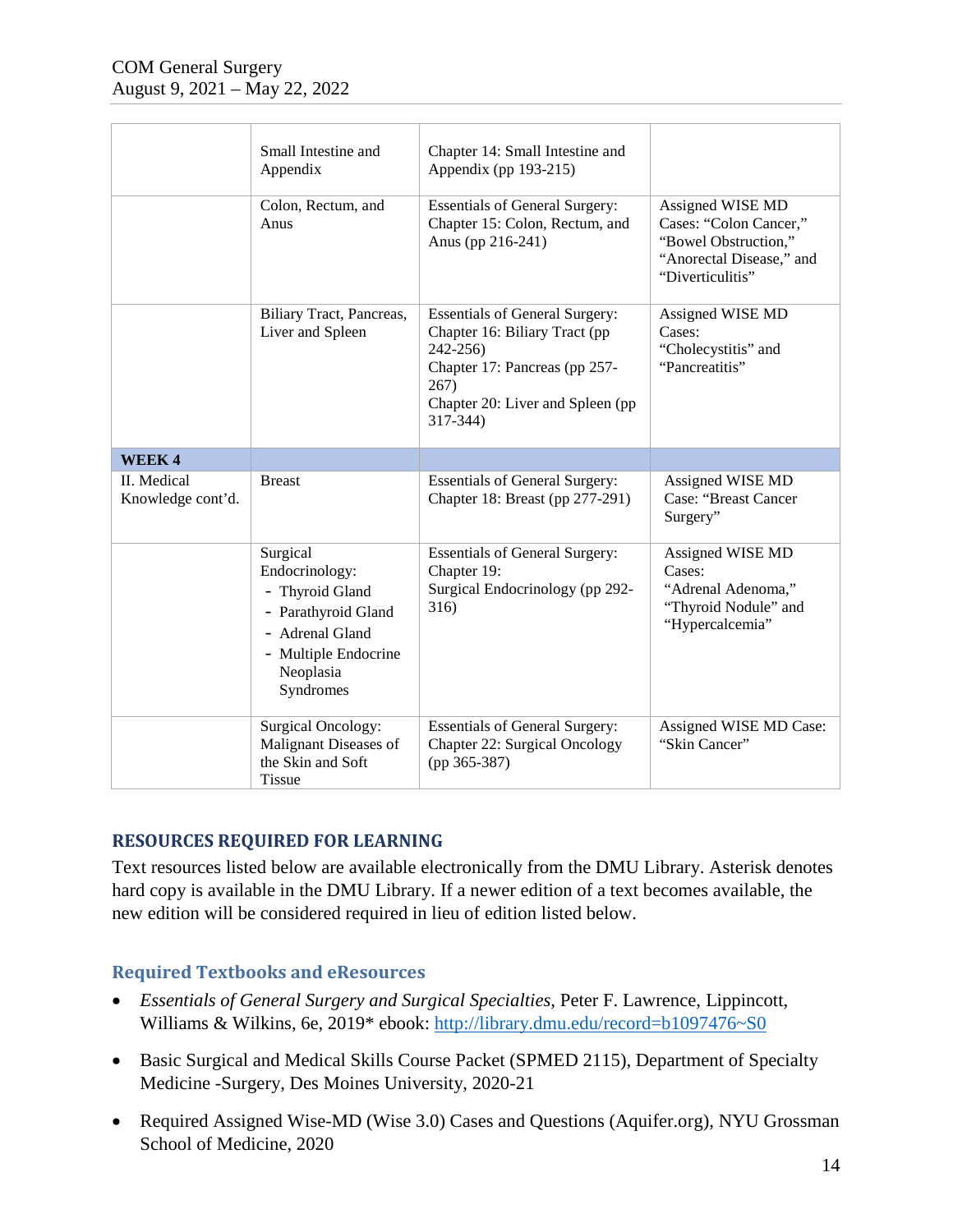• Link to detailed information on the NBOME COMAT Clinical Subject Surgery Exam: <https://www.nbome.org/exams-assessments/comat/clinical-subjects/comat-surgery/>

#### **Recommended Textbooks/eResources**

*Current Diagnosis and Treatment: Surgery*, GM Doherty ed., The McGraw-Hill Companies, 15e, 2020*\** 

*Current Procedures: Surgery,* RM Minter, GM Doherty eds., The McGraw-Hill Companies, 2010

*Kuerer's Breast Surgical Oncology,* HM Kuerer. eds, The McGraw-Hill Companies, 2010\*

*Maingot's Abdominal Operations,* MJ Zinner, SW Ashley. eds., The McGraw-Hill Companies, 13e, 2019\*

*McGraw-Hill Manual: Colorectal Surgery,* AM Kaiser. eds., The McGraw-Hill Companies, 2009

*McGraw-Hill Manual: Endocrine Surgery*, SY Morita, AB Dackiw, MA Zeiger. eds., The McGraw-Hill Companies, 2010

*Morgan and Mikahil's Clinical Anesthesiology*, JF Butterworth, DC Mackey, JD Wasnik. eds., The McGraw-Hill Companies, 6e, 2018

*Quick Answers Surgery,* GM Doherty, The McGraw-Hill Companies, 2010

*Schwartz's Principles of Surgery,* FC Brunicardi, eds. et al, The McGraw-Hill Companies, 11e, 2019

*Surgical Patient Safety: A Case-Based Approach*, KA Bonvicini, DW Burney, (Stahel PF. eds.), McGraw-Hill Companies, 2017.

*Trauma,* Moore EE, Feliciano DV, Mattox KL. eds., The McGraw-Hill Companies, 8e, 2017

*Zollinger's Atlas of Surgical Operations,* E Ellison, RM Zollinger Jr., eds., The McGraw-Hill Companies, 10e, 2016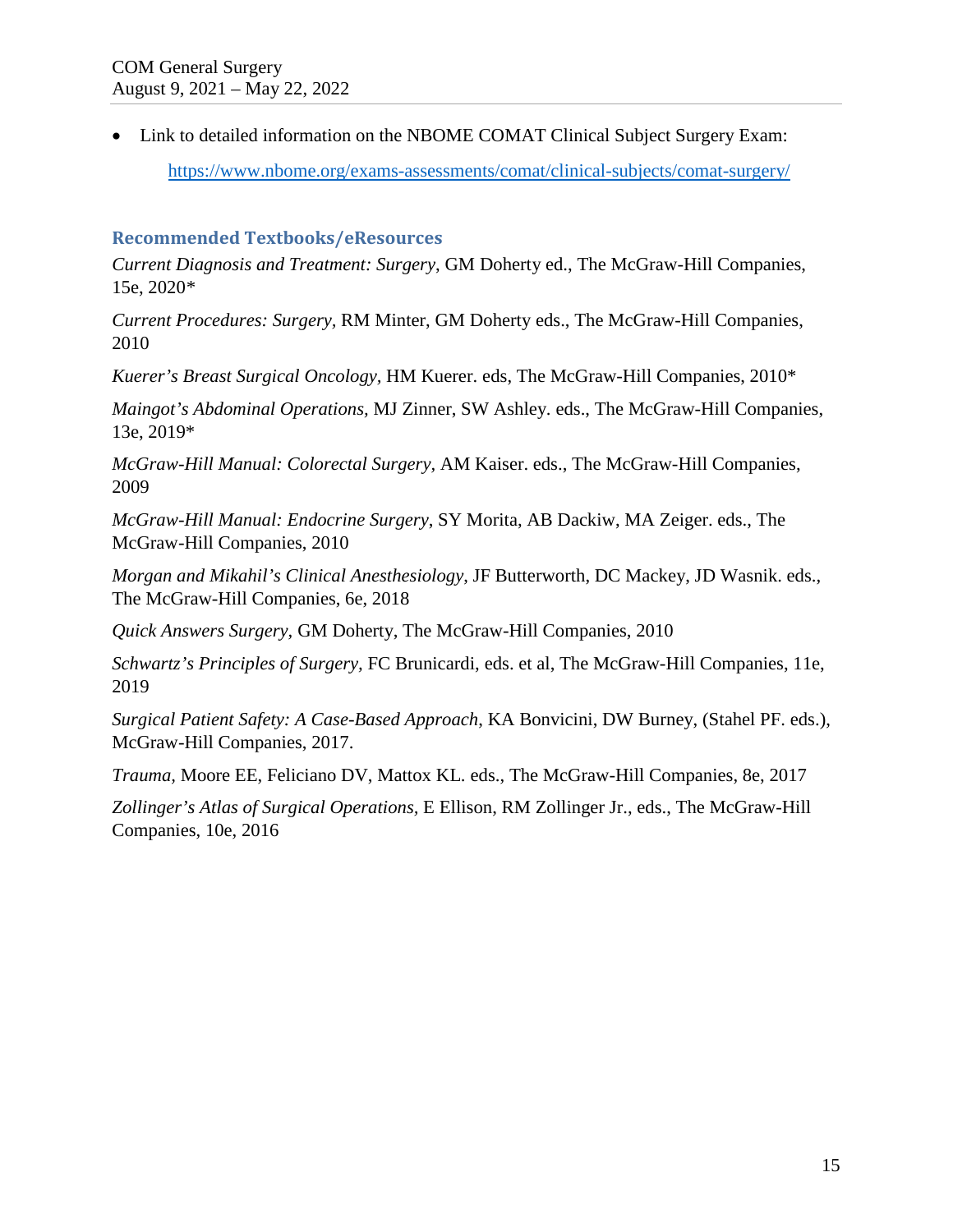# **COM Clerkship Syllabus Addendum**

#### **COURSE POLICIES**

#### **ATTENDANCE**

The educational hours will be determined by the preceptor and must be in accordance with ACGME work hour guidelines. Educational time/hours include clinical time and required didactic activities. Maximum educational time on a 4-week rotation is 320 hours, or 80 hours per week averaged over 4 weeks. Students are expected to be on rotation at least 5 days per week. If a student is scheduled by the preceptor for less than 144 hours of educational time on a 4-week rotation, the student may learn from another preceptor, which preferably would be a physician but may also be a physician assistant, nurse practitioner, certified nurse anesthetist, radiology technician. If no other preceptors are available, the student must notify their clerkship coordinator as soon as possible to arrange for more clinical time elsewhere or a make-up assignment. Students are to be on rotation no more than 6 consecutive days. Students are not to do a shift longer than 28 hours in length, which would be a 24 hour shift plus 4 hours for handing off care, and must have at least 8 hours between shifts.

The link to the ACGME Common Program Requirements, which addresses duty hours, is [https://www.acgme.org/Portals/0/PFAssets/ProgramRequirements/CPRResidency2019.pdf.](https://www.acgme.org/Portals/0/PFAssets/ProgramRequirements/CPRResidency2019.pdf)

#### **ABSENCE POLICY**

*Absences:* Students may miss rotation time for several reasons, which may include illness, residency interviews, and educational conferences/absences. Regardless of the reason for the absence, the following procedure applies.

For excused absences, students are allowed to miss a maximum of two days during a two-week rotation and four days during a four-week rotation. No more than two days will be approved for a single event or activity and students are not to miss more than two days in a single week. Planned absences requested over the first two days of the rotation will not be approved.

Students missing any time on their rotation must notify the following individuals as soon as possible:

- clinical site and preceptor
- site coordinator, and
- DMU clerkship coordinator.

If the absence is greater than two days and because of illness, students are required to provide their clerkship coordinator with a physician's note. Notes from preceptors will not be accepted. The note must address the following:

- Documentation of the illness
- Documentation of the resolution of illness and release of the student back to duty.

*Unexcused Absences:* Absences are considered unexcused if the student fails to communicate their absence with the preceptor, site contact, and DMU clerkship coordinator or if an absence is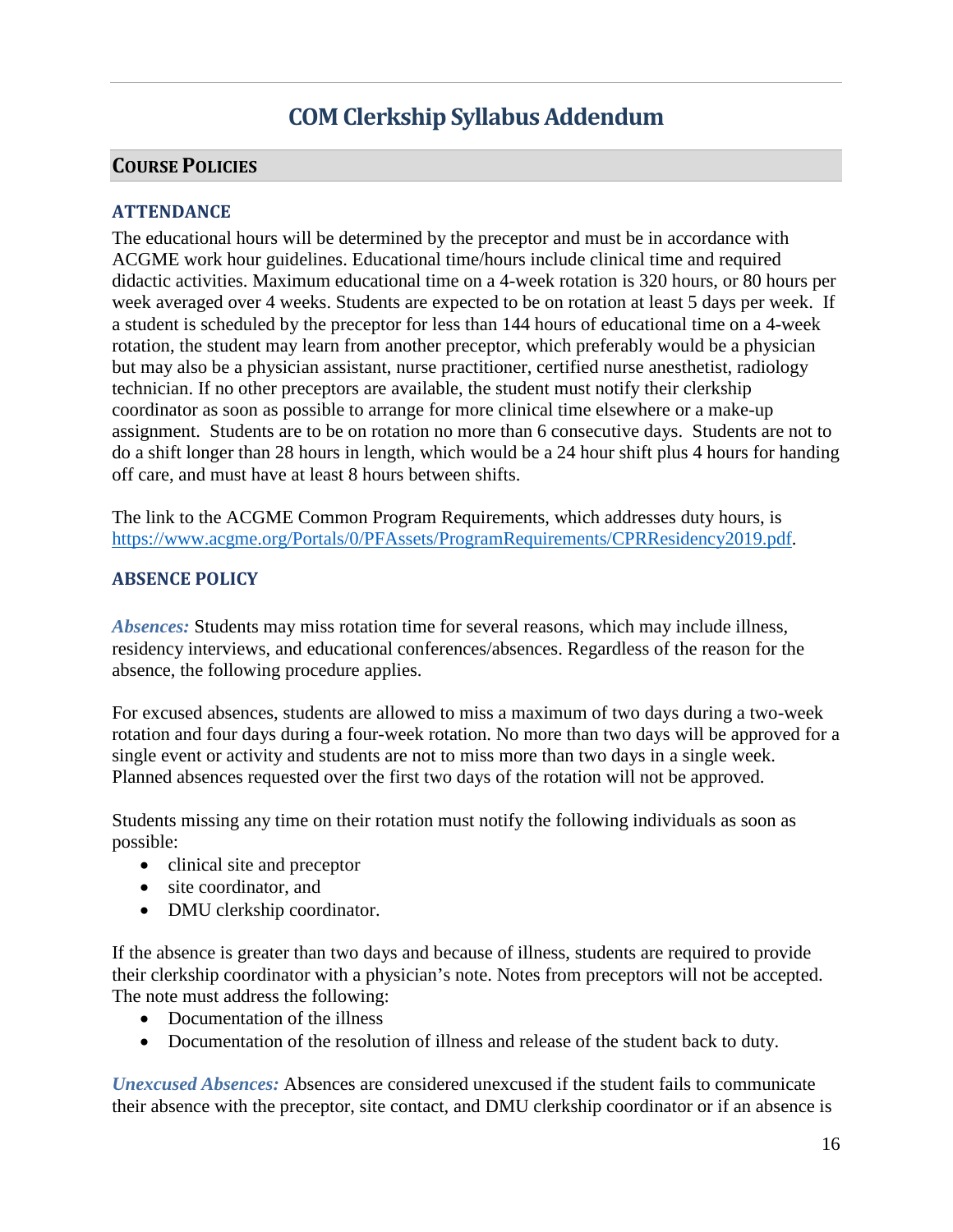not approved by Des Moines University. Unexcused absences will be tracked over the course of the clinical years. For the first unexcused absence, a student will receive a letter of warning. For the second unexcused absence, the student will receive a letter of warning and be referred to the Academic Progress Committee. If the student has a third unexcused absence during their clinical training, it will result in rotation failure.

*Absences for Residency Interviews and Board Exams:* Students may be absent from clinical rotations for board exams and residency interviews. The following guidelines apply for these specific circumstances:

- Students are encouraged to give as much notice to their clinical site and clerkship coordinator as possible when scheduling residency interviews. Des Moines University requests at least 14 days' notice when scheduling residency interviews. Exceptions can be made if a student is offered a last-minute interview spot, pending the approval of the clinical site.
- Exceptions may be made for maximum number of days missed from rotation to accommodate residency interviews. This is on a case-by-case basis and factors taken into account include:
	- o Total number of planned absences already scheduled during the rotation
	- o Number of days already planned to be missed during the same week as the pending request
	- o Days already missed from the rotation due to illness
	- o Structure of the rotation such as hours scheduled and ability to make up the clinical time
	- o Site specific policies regarding the maximum number of missed days allowed during the rotation
- All residency interview absences must be approved by the clinical site. Sites frequently have their own policies for maximum number of days missed from a rotation and minimum notice required for absences. In the case where a site's policy is more restrictive than the Des Moines University policy, Des Moines University will honor the site's policy.
- If missing a significant amount of time from a rotation for residency interviews, a student may be required to use time off in order to accommodate the time away from rotations.
- Board exam days are credited as clinical time, but travel days to the board exams are considered days off from rotations.

*Conference Absences:* Students are encouraged to engage in non-clinical learning opportunities while on clinical rotations. For this reason, all students are allowed one educational absence, up to two days, each academic year. The following provides guidance for students to receive permission and credit for these activities. Each student can be approved for up to one conference absence per academic year. Some examples of educational activities include:

- OMM-related education activities for OMM Fellows, as approved by the OMM Department Chair
- Participation in national or state osteopathic, medical, or student boards/committees (e.g. AOA, ACOEP, ACOFP, COSGP, UAAO, AMSA, IOMA, etc.)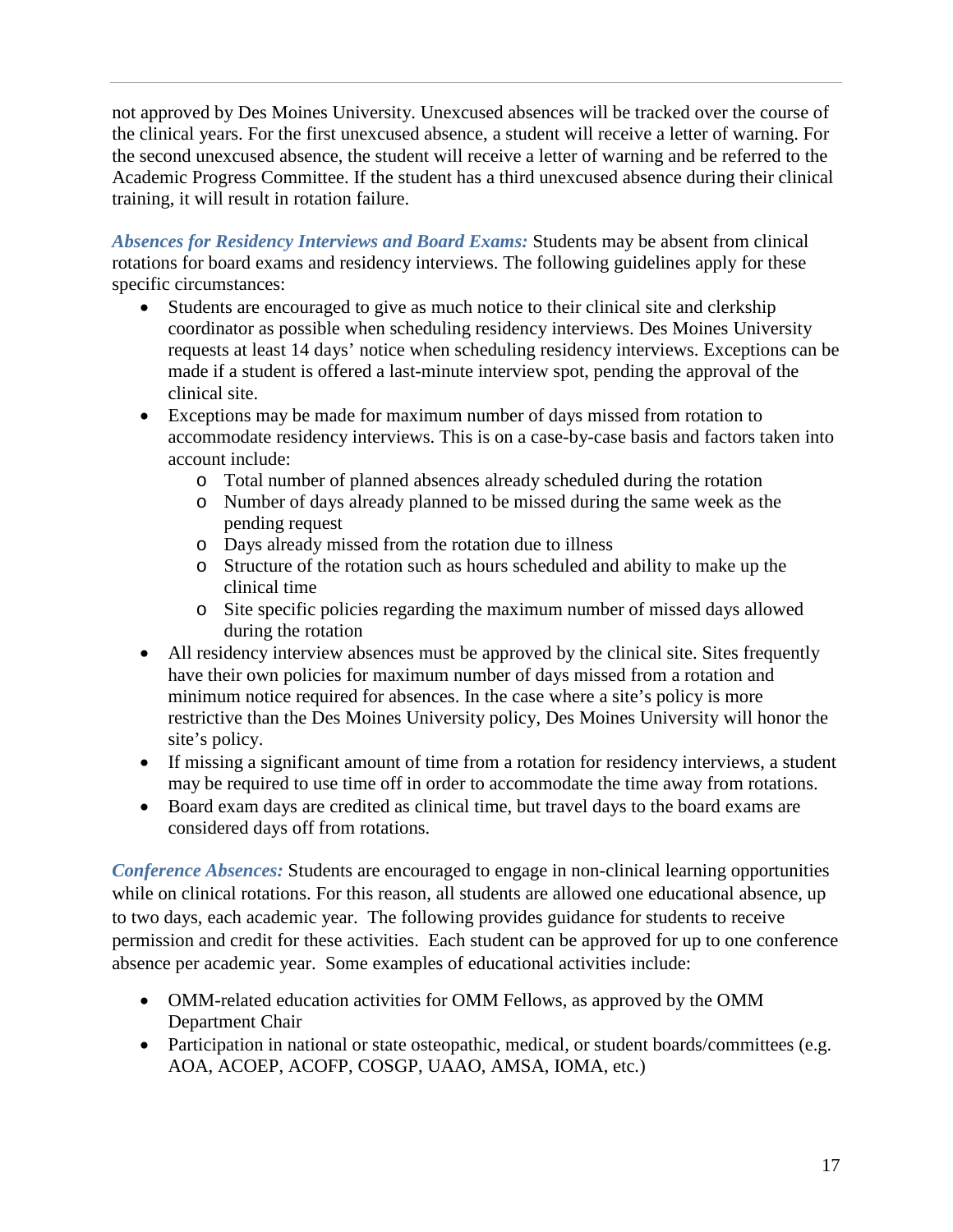- Other educational activities as preapproved by the clinical site and Associate Dean for Clinical Affairs
- Attend a medical conference for networking with residencies
- Master's courses required for dual degree students

Additional items to consider when requesting an educational absence follow:

- All educational absences are subject to the approval of the clinical preceptor, rotation site, and Office of Clinical Affairs
- In addition to the approval process outlined above, any educational absence that will be greater than two days will require any days greater than two days missed to be made up. Make up for educational absences must be clinical time outside time already scheduled on the rotation.
- When requesting the educational absence of greater than two days, the student should outline a plan for making up time otherwise the request may be sent back to the student or denied. If the time greater than two days missed cannot be made up with clinical experience, the request will be denied.
- The student may work with his or her preceptor, clerkship coordinator, Director of Undergraduate and Graduate Development, or Associate Dean for Clinical Affairs if needing assistance in creating a make-up plan.
- All requests should be submitted via Special Circumstance and at least 30 days prior to the date of the requested time off. Failure to adhere to this 30-day policy may result in denial of the request.
- As with all absences, all educational absences must be logged.
- Approval for an educational absence is subject to the student's overall academic and professional record.
- Travel to and from any activity is not considered clinical education time and will be included in the student's case log.
- Students are responsible for travel and conference expenses.
- Any student absent from clinical rotations for an educational absence without seeking prior approval is in violation of this policy and may be subject to disciplinary action.

*Leaves of Absence:* Any extended absence, including those due to illness or family emergencies, may require the student to take a voluntary leave of absence (LOA). The student would have an opportunity to make up missed clerkship time at a later date. An LOA may delay the student's rotation schedule and subsequent advancement to the next academic year, graduation and/or match and residency.

*Make-up Policy:* Students will be required to make up excused missed rotation time if they miss more than two shifts in a week or the maximum missed time allowed for rotations as outlined under the "Attendance" heading. Students may make-up missed time by doing one of the following:

• Participate in clinical activity at the site on a weekend. This is the preferred make-up activity and will be the expected make-up plan if the site has weekend or extended weekday hours.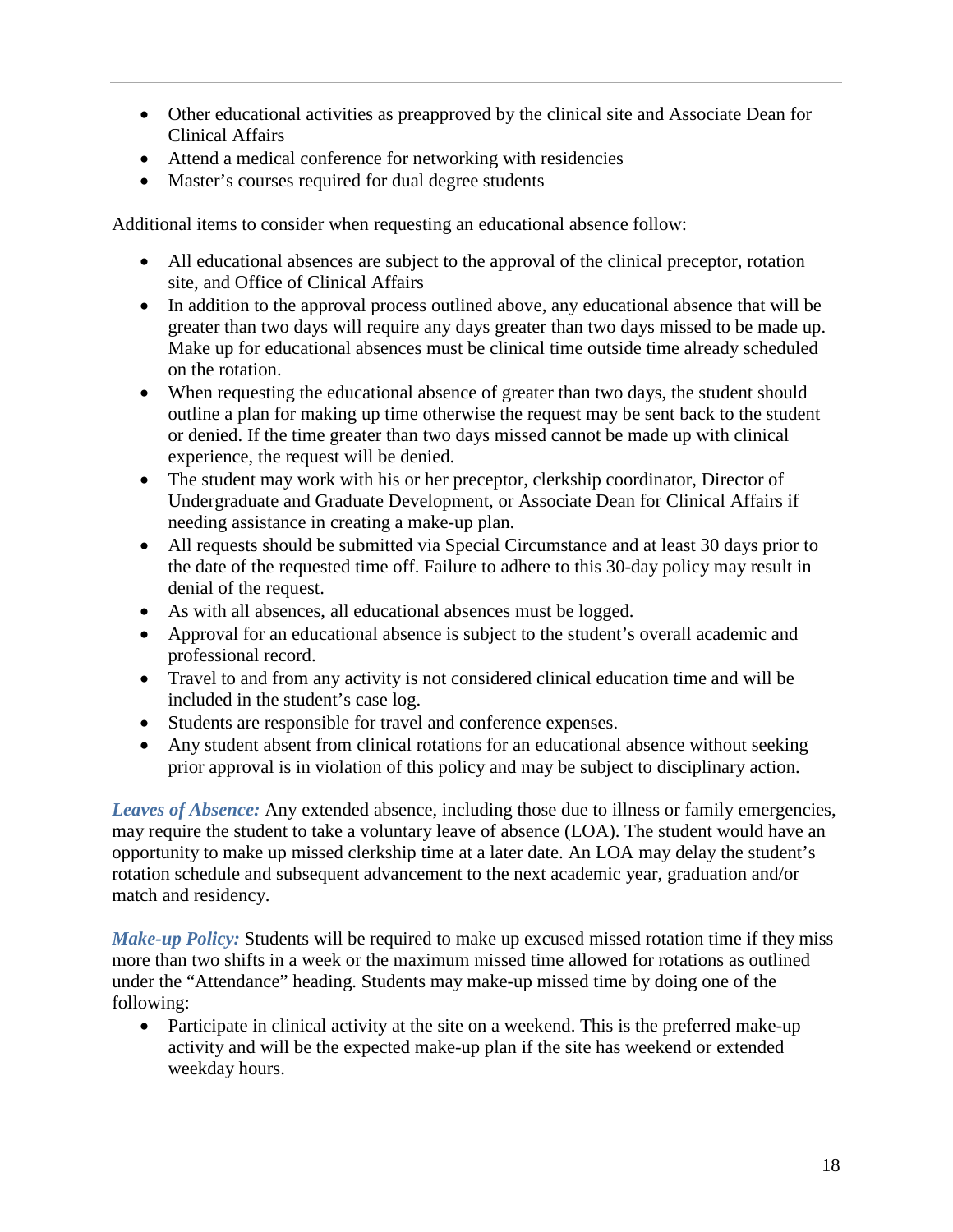- If the rotation is at a site without weekend hours, the missed rotation time may be made up in the form of an assignment which may include:
	- o Online modules
	- o Reading assignment
	- o Research or practice improvement project
	- o Reflection paper

The student's preceptor may be consulted when determining the requirements of the assignment. When notifying their clerkship coordinator of the missed time, the student should include a plan for making up time missed greater than two days. The student may work with his or her preceptor, clerkship coordinator, Director of Undergraduate and Graduate Development, or Associate Dean for Clinical Affairs if needing assistance in creating a make-up plan. Students who do not make up missed rotation time may delay their progression to the next academic year, graduation and/or match eligibility.

Didactic sessions missed will be made up as decided by the clerkship director on a case-by-case basis. Post rotation exam make-up is discussed in the Post Rotation Exam Policy section.

*Holiday Policy:* Students are expected to be on rotation on holidays unless the facility is closed and/or they are told not to attend by their preceptor or site contact. As with all absences from rotation, regardless of reason, holiday absences must be logged in the case logs.

*Inclement Weather Policy:* Students will likely encounter inclement weather during their clinical years. If a student has been notified by the site that s/he is not expected on rotation due to inclement weather, the student should select a reading topic to do from home. If a student feels that his or her safety is at risk if traveling to rotation in inclement weather, he or she must notify the site, preceptor, and DMU clerkship coordinator immediately of the decision to be at home and, in addition, notify his or her coordinator of the topic they will study from home. As with all absences from rotation, regardless of reason, inclement weather absences must be logged in the case logs.

#### **EVALUATION**

#### **Examinations and Other Summative Assessment Methods:**

A clinical evaluation form must be completed by the attending physician and submitted to the Office of Clinical Affairs at the completion of each clinical rotation in order for a grade to be assigned. For rotations where the student works with residents, a resident may complete the clinical evaluation form, but it must be co-signed by the attending physician. Only one evaluation form will be accepted for each rotation. In order to receive a passing grade in a core rotation that requires a post rotation exam, a student must pass both components: the clinical evaluation and the post rotation exam.

The post rotation exam acts as the other summative assessment for the rotation. The current method of assessment of clinical subject knowledge is via a COMAT as designed and administered by the National Board of Osteopathic Medical Examiners (NBOME)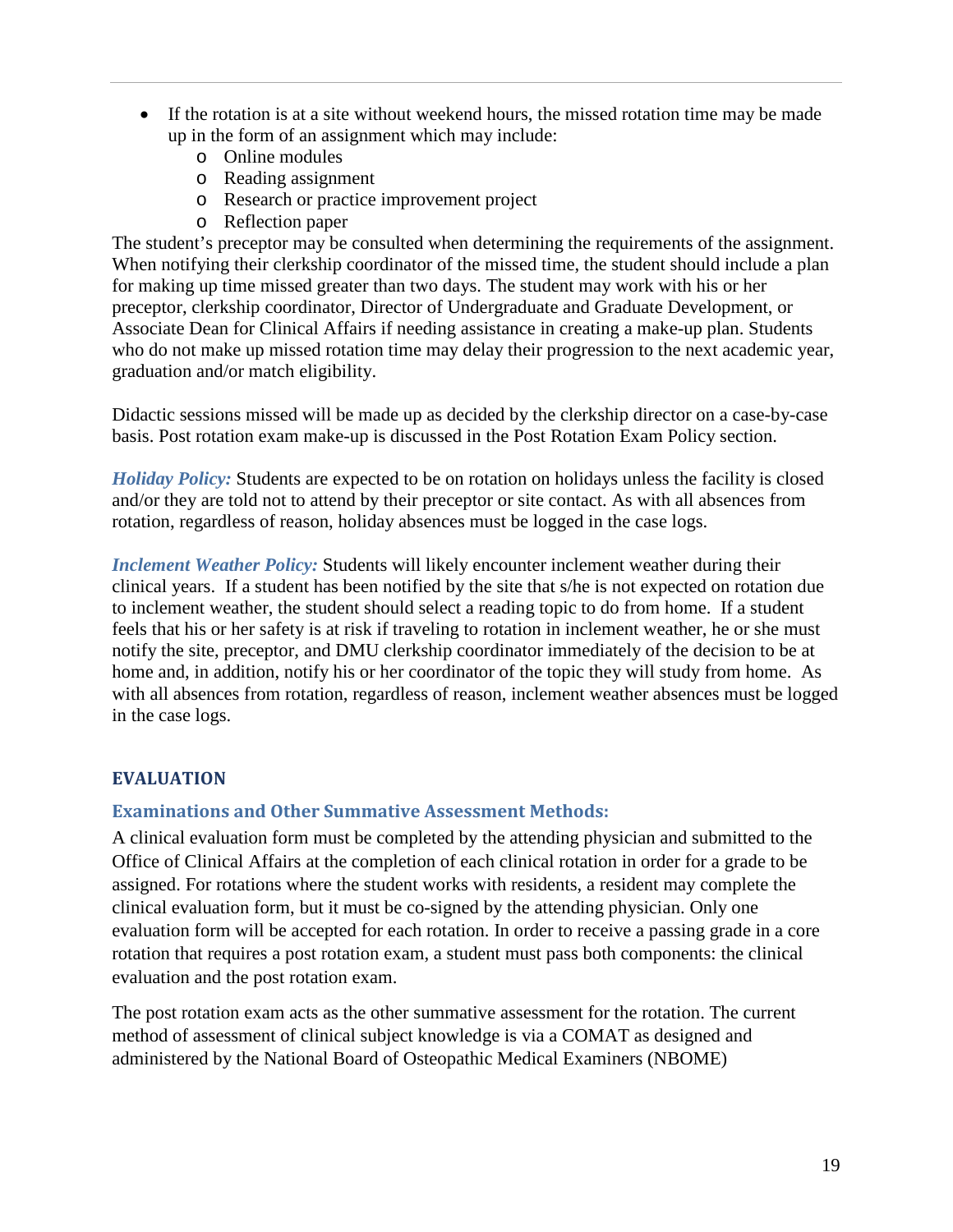#### **Grading:**

For the core clinical clerkships of family medicine, general internal medicine, psychiatry, general pediatrics, general surgery, obstetrics/gynecology, and emergency medicine, the following grades are possible: Honors, High Pass, Pass, and Fail. All other rotations, both elective and required, are pass/fail.

If the student receives three or more "below expectations" ratings on a single preceptor evaluation, the student will be issued an academic warning letter and should set up time to speak with the clerkship director or their delegate to review mid-rotation preceptor feedback, their written response to the feedback and to further refine an action plan for improving performance. If a student receives three or more "below expectations" on a single preceptor evaluation a second time, the student will be required to meet with the Associate Dean for Clinical Affairs to discuss the student's areas for improvement and review specific goals and timeframes for improving performance. The student may also be referred to the Academic Progress Committee for poor performance.

*Core Clinical Clerkships:* Grading for the core clinical clerkships are determined by the preceptor evaluation and post rotation examination scores. Both components must be passed for the student to receive a passing grade. Core clinical clerkships are the required third year family medicine, general internal medicine, obstetrics and gynecology, psychiatry, general surgery, and general pediatrics. The required emergency medicine, which can be completed in either the OMSIII or OMSIV year, is also considered a core clinical clerkship. These are the only rotations where a "Honors" or "High Pass" grade is possible. Criteria for Honors and High Pass are below.

| <b>Score Ranges</b>                                                                                                                                                                  | <b>Grade</b> |
|--------------------------------------------------------------------------------------------------------------------------------------------------------------------------------------|--------------|
| Average rating in both the BMD and PED of $\geq 4.6$<br>AND a COMAT score of $\geq$ 105                                                                                              | Honors*      |
| Average rating in both the BMD and PED of $\geq 4.6$<br>AND a COMAT score of $\geq$ 95 OR<br>Average rating in both the BMD and PED of $\geq 4.0$<br>AND a COMAT score of $\geq 105$ | High Pass*   |

BMD: Biomedical Domain on the clinical evaluation

PED: Professionalism and Ethics Domain on the clinical evaluation

\*To earn an Honors or High Pass grade in a clerkship, a student must not have any unauthorized absences during the clerkship and must not have failed the COMAT on initial attempt. The student should also be in compliance with the case log policy referenced above.

*Clerkship Failure:* A failing grade will be issued to any student who receives one of the following during a single rotation:

- 1. Three confirmed unexcused rotation absences.
- 2. Failing score on the second attempt of the end of rotation exam.
- 3. One or more "unacceptable" ratings on any single preceptor evaluation form.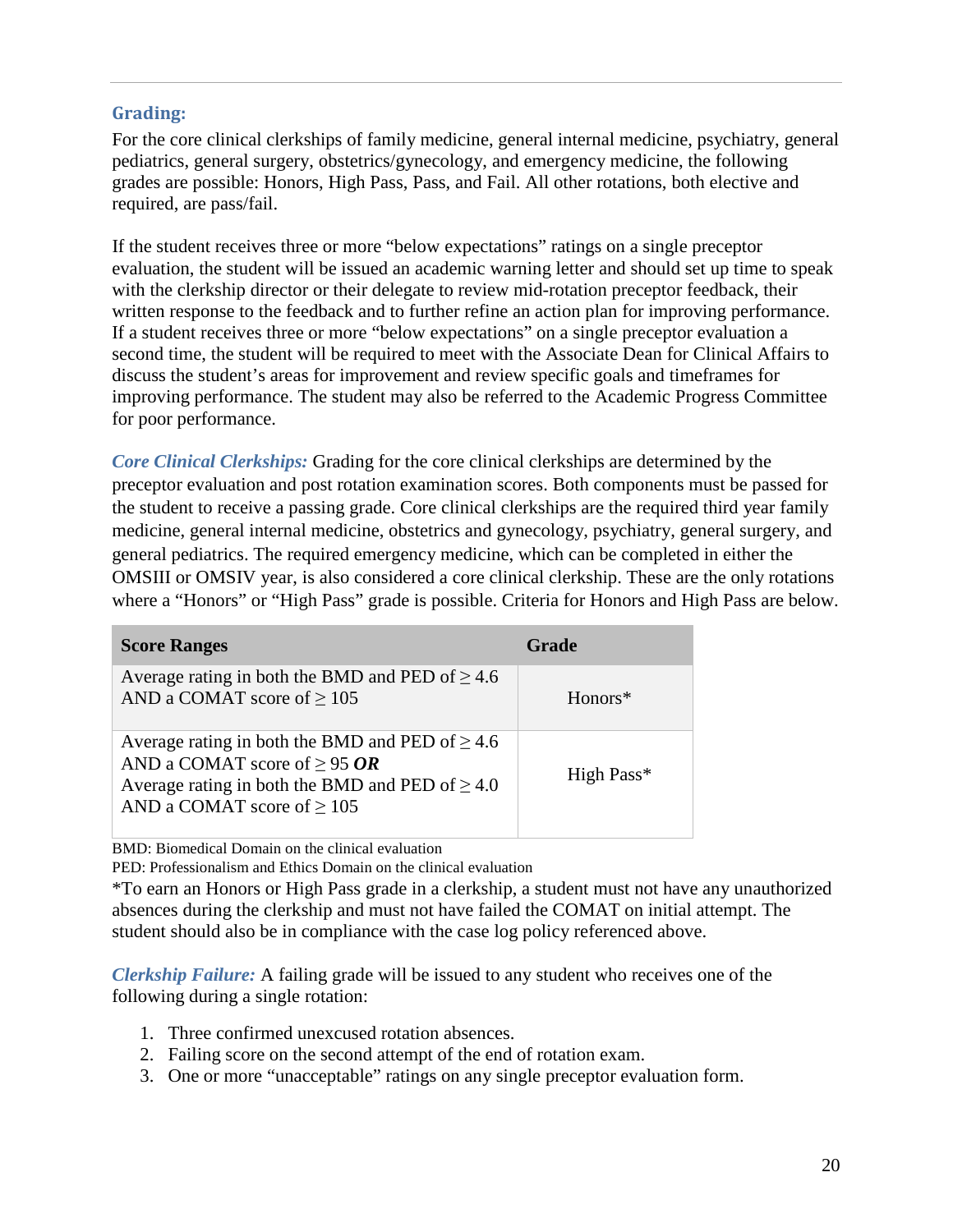- 4. Four or more "below expectations" ratings on any single preceptor evaluation form AND a failure to document mid-rotation feedback and the plan to improve their performance an arrange for a meeting with the clerkship director regarding that plan.
- 5. Failure to complete required assignments by the deadline set by the Clerkship Director.
- 6. Failure to complete the student of site evaluation within 14 calendar days after the rotation ends.

*Post Rotation Exam Policy:* The following policy applies to all students on their third-year core required rotations which include: Family Medicine, General Internal Medicine, General Pediatrics, General Surgery, OB/GYN and Psychiatry. This policy also pertains to students on their 3<sup>rd</sup> or 4<sup>th</sup> year Emergency Medicine or OMM rotations.

- 1. All students are required to take a post rotation examination after each core rotation. The Family Medicine post rotation exam is to be taken after the  $1<sup>st</sup>$  four-week required Family Medicine rotation. The post rotation exam must be taken on the last Thursday or Friday of the clinical rotation.
	- Emergency Medicine, Family Medicine, General Surgery, Internal Medicine, OB/GYN, Pediatrics and Psychiatry examinations will be completed through the NBOME – COMAT website. The minimum passing score is 80.
	- OMM examinations will be completed through the learning management system. The minimum passing score is 70.
	- Any student on a clerkship with a required post rotation exam will receive an email from the department's academic assistant mid-way into the rotation to arrange the exam. If a student has not received information on the exam, the student is required to contact the appropriate academic assistant by Tuesday morning of the 3<sup>rd</sup> week of the rotation to ensure that all students are enrolled for the exam.
	- All exams must be monitored by a DMU-approved proctor.
	- No food, drinks, books, notes, PDAs, i-Touches, cell phones, or other electronic devices are allowed during the exam.
	- If students take an end-of-rotation exam on Thursday or Friday morning, they are expected to report to their clerkship following the exam.
	- Accommodations granted to students by DMU will be honored in the post rotation exam.
- 2. Extensions for completing these examinations may be authorized due to illness or emergencies. To be considered for an extension, the student must:
	- Contact the department academic assistant via phone or email as soon as the student realizes that an extension is required.
	- Explain the circumstances regarding the situation, and why it will not be possible to complete the examination within the specified period of time.
	- Granting of extensions will be approved on a case-by-case basis. The clerkship director will make the final decision as to whether or not an extension is granted.
	- If granted an extension, students are expected to take the end of rotation exam by the deadline set by the Clerkship Director or the exam attempt will be recorded as score of 0.
- 3. Post Rotation Exam Failure: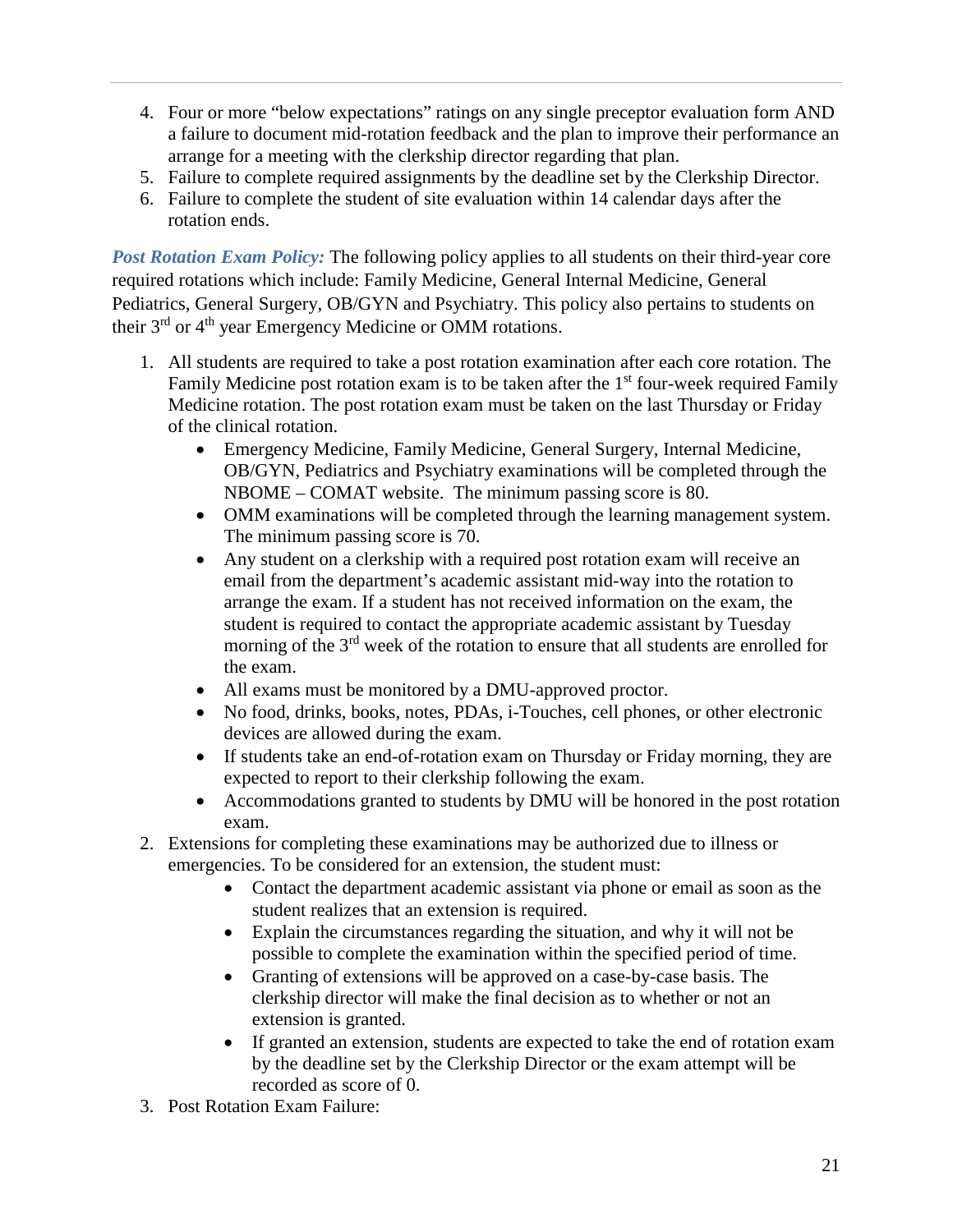- Students who fail their post rotation exam will not be eligible for Honors or High Pass for that rotation.
- Students must contact the department's academic assistant within 48 hours of being notified of an examination failure to arrange a retake of the examination.
	- o The post rotation examination must be retaken within 14 calendar days of the notification of the initial exam failure. If a student does not retake the post rotation exam within 14 calendar days of the notification of initial exam failure, the posted score for the second attempt will be recorded as a 0 and the student fails the clerkship.
	- o If the student achieves a score of 80 or higher on the retake, the minimum passing score of 80 will be reported to Clinical Affairs.
- Students who fail the post-rotation retake will fail the clerkship. The Academic Progress Committee will be notified and a plan for remediation MAY be developed, in consultation with COM administration

*Withdrawal:* If a student withdraws from a clerkship prior to the mid-way point, a "W" will appear on the transcript. If a student withdraws from a clerkship after the midpoint of the rotation and is failing will earn a "WF" and if passing the clerkship, will earn a "WP".

*Incomplete:* A student whose preceptor who has not returned their preceptor of student evaluation will be assigned an Incomplete.

*Remediation:* Clerkship failures require remediation as determined by the appropriate college's Academic Progress Committee (APC).

If a student is required to repeat a clerkship that requires passage of a post rotation exam, the student will be required to retake the post rotation exam after the clerkship is repeated, regardless of previous score. Students are not eligible to earn an Honors or High Pass grade on a clerkship that is being repeated due to clerkship failure.

### **STUDENT WELLNESS**

Student wellness is important to Des Moines University College of Osteopathic Medicine. Students in need of assistance may reach out to their clerkship coordinator, the Director of Graduation and Undergraduate Development, Associate Dean for Clinical Affairs, or the Student Counseling Center at [counseling@dmu.edu](mailto:counseling@dmu.edu) or 515-271-1392. In addition, students may contact the 24-hour Aetna Student Assistance Program at 877-351-7889, the 24-hour Broadlawns Medical Center Crisis Team at 515-282-5752, or the 24-hour National Suicide Prevention Hotline at 800-273-8255.

#### **ACADEMIC INTEGRITY STATEMENT**

The faculty of DMU-COM believe that, as future professionals, the students must observe high standards of honesty and integrity and that faculty and students have a shared responsibility to diligently ensure these high standards are upheld. Consequently, the faculty and students agree to abide by the tenets of the University's Code of Conduct and to dutifully report any violation of